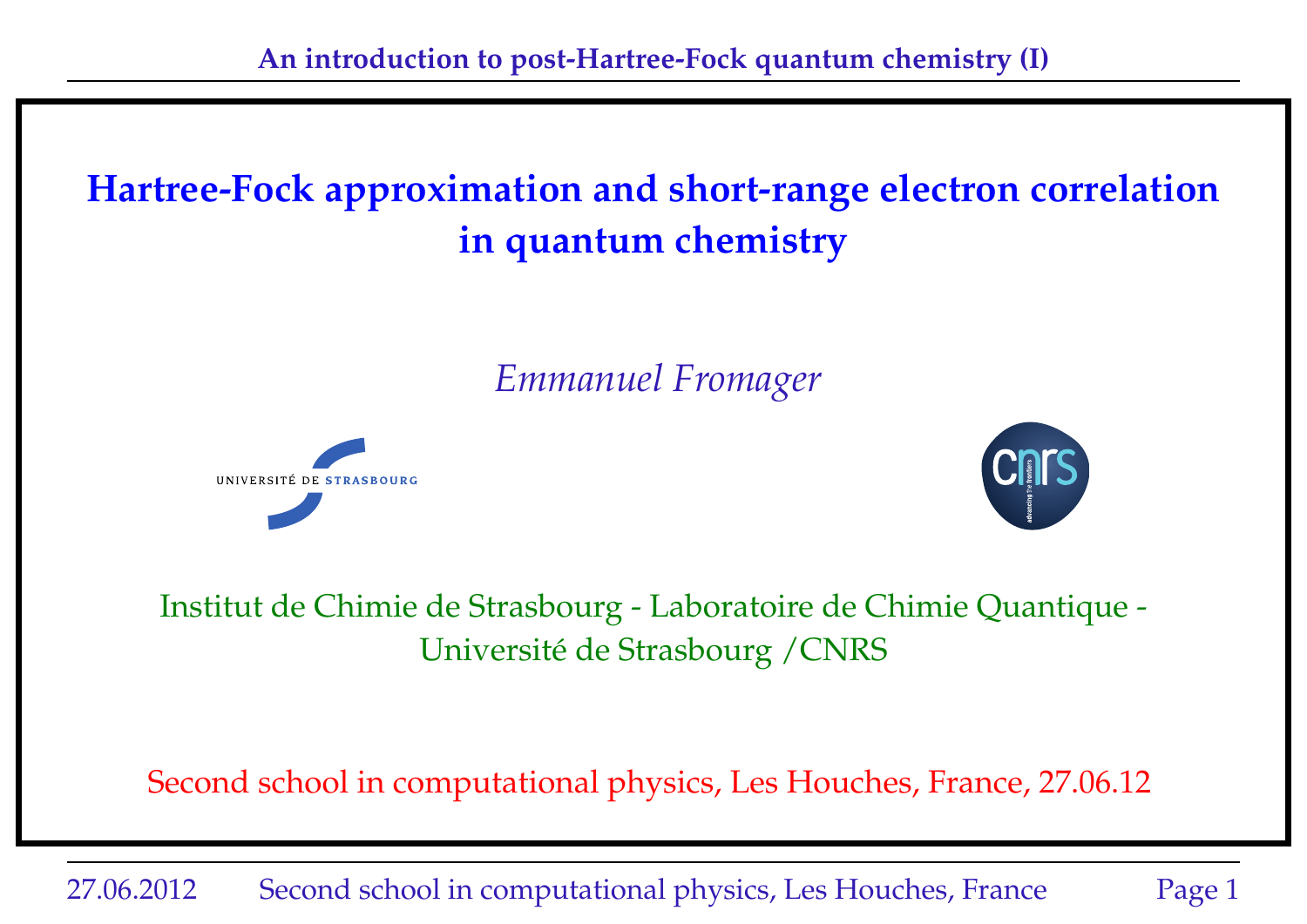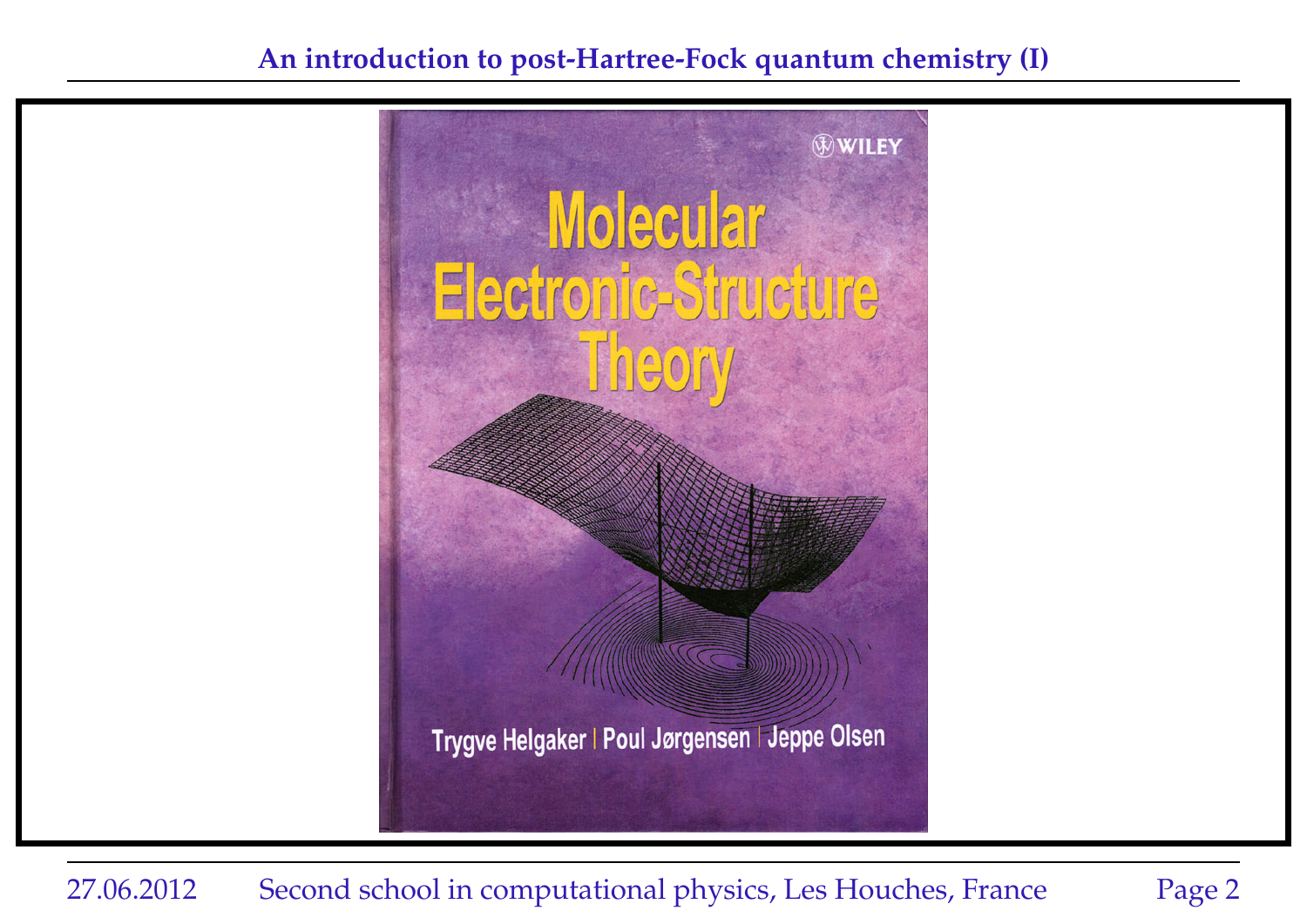## **Notations**

N-electron Hamiltonian within the Born-Oppenheimer approximation:

$$
\hat{H} = \hat{T} + \hat{W}_{ee} + \hat{V}_{ne}
$$
\n
$$
\hat{T} = \sum_{i=1}^{N} -\frac{1}{2} \nabla_i^2
$$
\n
$$
\hat{W}_{ee} = \frac{1}{2} \sum_{i \neq j}^{N} \hat{w}_{ee}(r_{ij})
$$
\nwith  $w_{ee}(r_{12}) = \frac{1}{r_{12}}$ \n
$$
\hat{V}_{ne} = \sum_{i=1}^{N} \hat{v}_{ne}(\mathbf{r}_i)
$$
\nwith  $v_{ne}(\mathbf{r}) = -\sum_{A}^{nuclei} \frac{Z_A}{|\mathbf{r} - \mathbf{r}_A|}$   $\rightarrow$  electron-nuclei attraction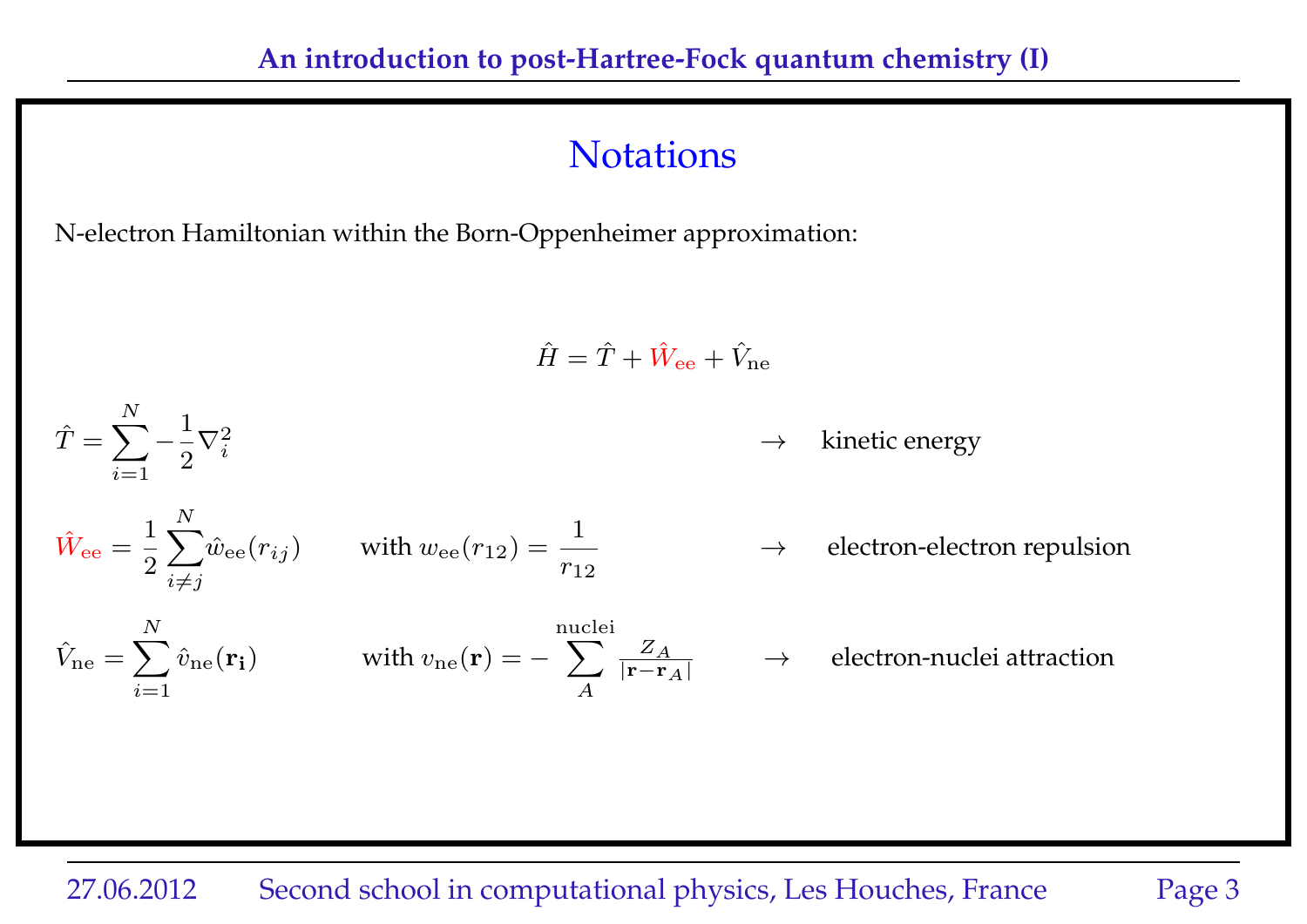## **Notations**

- Molecular orbitals:  $\phi_p({\bf r}) = \sum_\mu C_{\mu p} \; \chi_\mu({\bf r})$  $\langle \phi_p | \phi_q \rangle = \delta_{pq}$
- Non-orthogonal set of atomic orbitals (Gaussian functions):

$$
\langle \chi_{\mu} | \chi_{\nu} \rangle = S_{\mu\nu}
$$

 $\bullet$  one-electron states based on spin-orbitals:

$$
|P\rangle = |\phi_p, \sigma\rangle = \hat{a}^\dagger_{p,\sigma} |\text{vac}\rangle, \qquad \sigma = \alpha, \beta
$$

• Second-quantized expression for the (non-relativistic) Hamiltonian:

$$
\hat{T} + \hat{V}_{\text{ne}} = \sum_{P,Q} \langle P|\hat{h}|Q\rangle \hat{a}_P^{\dagger} \hat{a}_Q
$$
\nwhere\n
$$
\hat{h} = \hat{t} + \hat{v}_{\text{ne}},
$$
\n
$$
= \sum_{p,q,\sigma,\sigma'} \langle \phi_p, \sigma|\hat{h}|\phi_q, \sigma'\rangle \hat{a}_p^{\dagger}, \hat{a}_{q,\sigma'} = \sum_{p,q} \langle \phi_p|\hat{h}|\phi_q\rangle \left(\sum_{\sigma} \hat{a}_{p,\sigma}^{\dagger} \hat{a}_{q,\sigma}\right) = \sum_{p,q} h_{pq} \hat{E}_{pq}
$$
\n
$$
\delta_{\sigma,\sigma'} \langle \phi_p|\hat{h}|\phi_q \rangle
$$
\n
$$
h_{pq}
$$
\n
$$
\hat{E}_{pq}
$$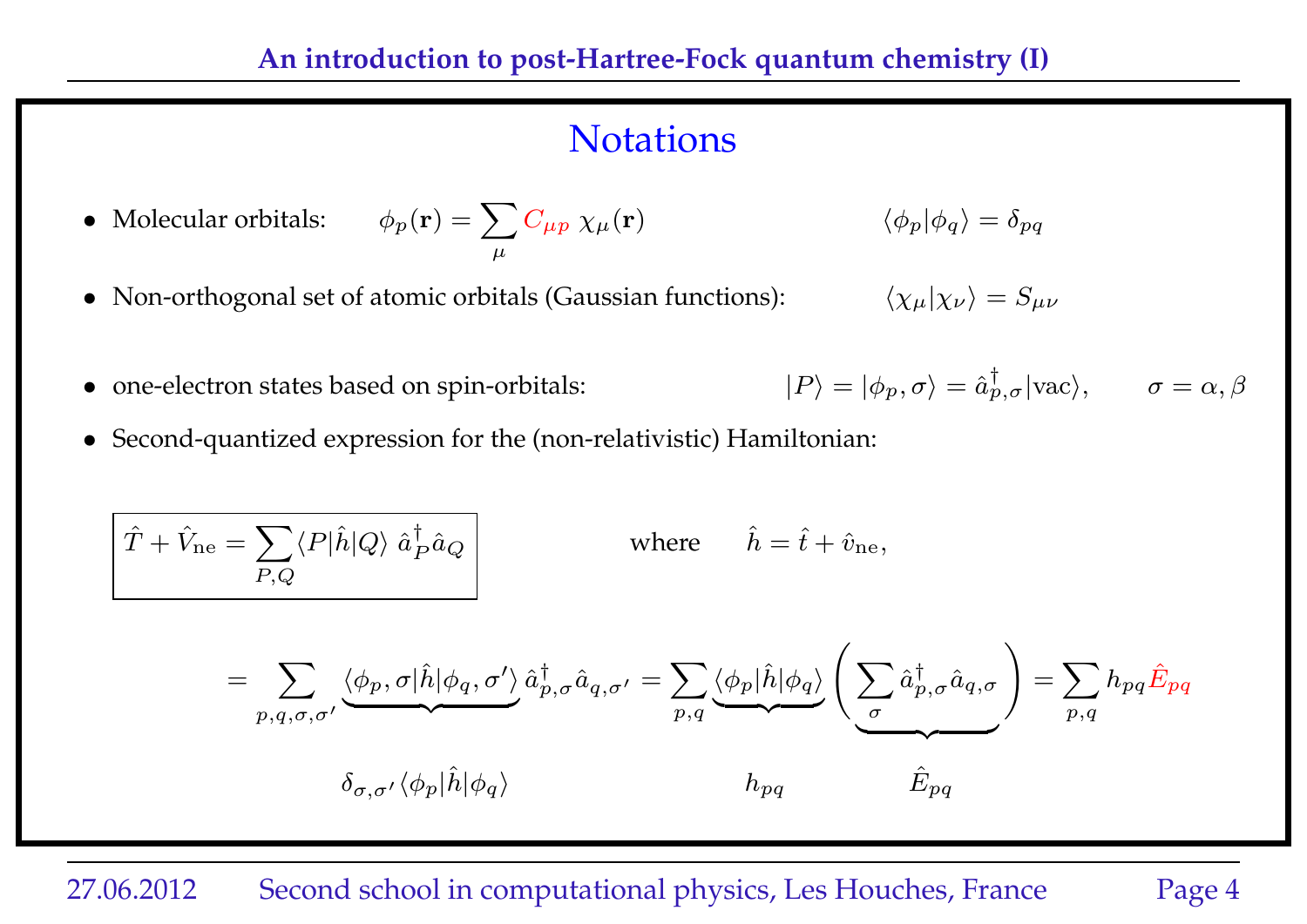## **Notations**

Similarly 
$$
\hat{W}_{ee} = \frac{1}{2} \sum_{P,Q,R,S} \langle PR|QS \rangle a_P^{\dagger} a_R^{\dagger} \hat{a}_S \hat{a}_Q
$$
\n
$$
= \frac{1}{2} \sum_{p,q,r,s} \sum_{\sigma,\tau,\sigma',\tau'} \underbrace{\langle \phi_p, \sigma \phi_r, \sigma' | \phi_q, \tau \phi_s, \tau'}_{\delta_{\sigma\tau}\delta_{\sigma'\tau'} \langle \phi_p \phi_r | \phi_q \phi_s \rangle - \hat{a}_{p,\sigma}^{\dagger} \hat{a}_{p,\sigma}^{\dagger} \hat{a}_{r,\sigma'}^{\dagger} \hat{a}_{s,\tau'} \hat{a}_{s,\tau'} = -\delta_{qr} \delta_{\sigma'\tau} \hat{a}_{p,\sigma}^{\dagger} \hat{a}_{s,\tau'} + \hat{a}_{p,\sigma}^{\dagger} \hat{a}_{q,\tau} \hat{a}_{q,\tau} \hat{a}_{s,\tau'}
$$
\nwhere 
$$
\langle \phi_p \phi_r | \phi_q \phi_s \rangle = \int d\mathbf{r}_1 d\mathbf{r}_2 \ \phi_p(\mathbf{r}_1) \phi_r(\mathbf{r}_2) r_{12}^{-1} \ \phi_q(\mathbf{r}_1) \phi_s(\mathbf{r}_2) = \langle pr | qs \rangle
$$
\n
$$
\hat{W}_{ee} = \frac{1}{2} \sum_{p,q,r,s} \langle pr | qs \rangle \left( -\delta_{qr} \underbrace{\sum_{\sigma} \hat{a}_{p,\sigma}^{\dagger} \hat{a}_{s,\sigma} + \left( \underbrace{\sum_{\sigma} \hat{a}_{p,\sigma}^{\dagger} \hat{a}_{q,\sigma} \right)}_{\sigma} \right) \left( \underbrace{\sum_{\sigma'} \hat{a}_{r,\sigma'}^{\dagger} \hat{a}_{s,\sigma'} \right)}_{\hat{E}_{p,q}} \right)
$$
\nIn summary: 
$$
\hat{H} = \sum_{p,q} h_{pq} \hat{E}_{pq} + \frac{1}{2} \sum_{p,q,r,s} \langle pr | qs \rangle \left( \hat{E}_{pq} \hat{E}_{rs} - \delta_{qr} \hat{E}_{ps} \right)
$$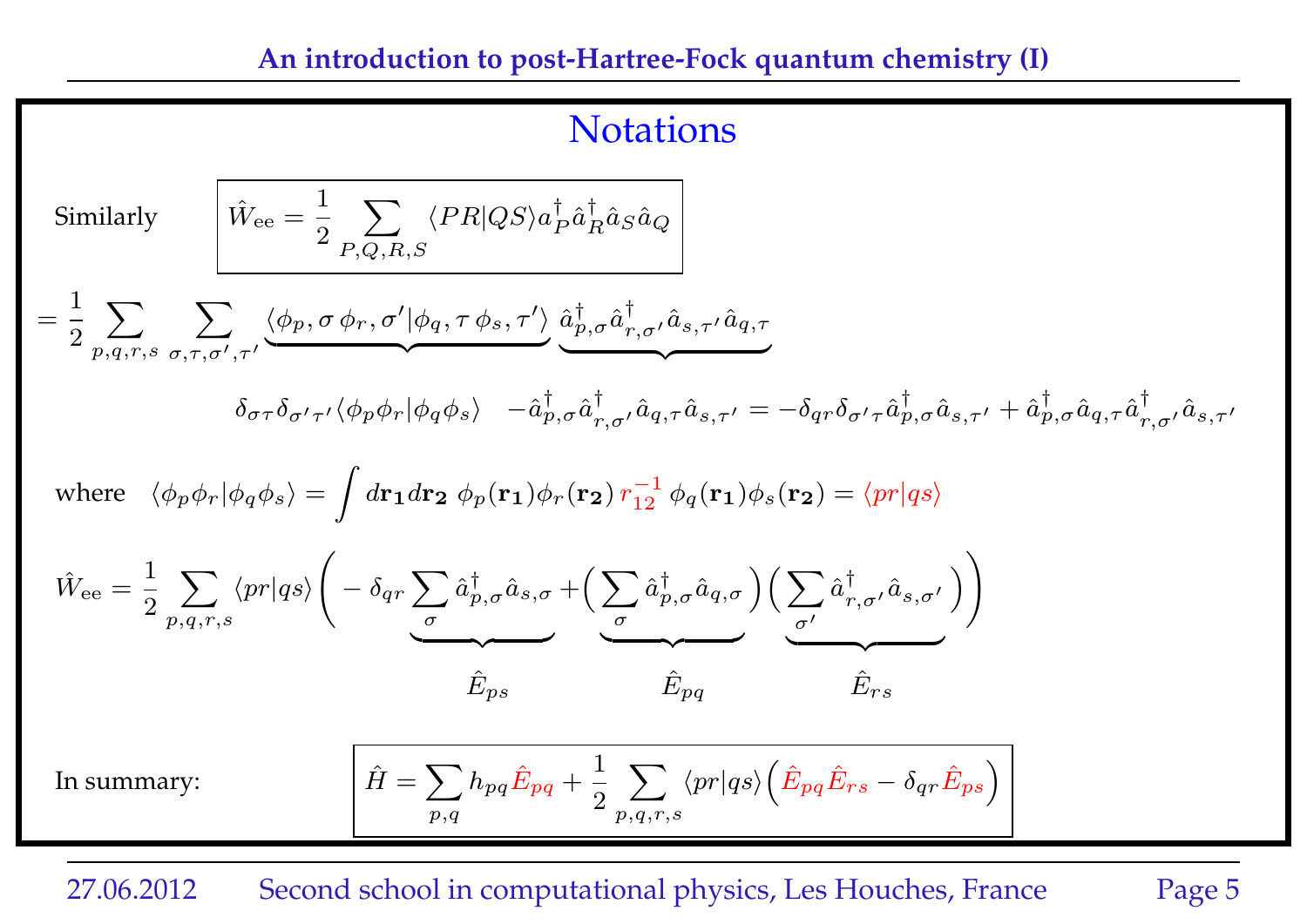## Variational and non-variational approximations

• The exact electronic ground state  $\Psi_0$  and its energy  $E_0$  can be obtained in two ways:

$$
E_0 = \min_{\Psi} \frac{\langle \Psi | \hat{H} | \Psi \rangle}{\langle \Psi | \Psi \rangle} = \frac{\langle \Psi_0 | \hat{H} | \Psi_0 \rangle}{\langle \Psi_0 | \Psi_0 \rangle} \qquad \hat{H} | \Psi_0 \rangle = E_0 | \Psi_0 \rangle
$$

• Approximate parametrized ground-state wave function:  $\Psi(\lambda_0)$ 

where  $\lambda_0$  denotes the complete set of optimized parameters.

**Variational** calculation **Non-variational** calculation

$$
\frac{\partial}{\partial \lambda} \frac{\langle \Psi(\lambda) | \hat{H} | \Psi(\lambda) \rangle}{\langle \Psi(\lambda) | \Psi(\lambda) \rangle} \bigg|_{\lambda = \lambda_0} = 0
$$
\n
$$
\hat{H} | \Psi(\lambda) \rangle - E(\lambda) | \Psi(\lambda) \rangle = 0 \quad \text{for } \lambda = \lambda_0
$$

Hartree-Fock (HF) Many-Body Perturbation Theory (MBPT) Configuration Interaction (CI) Coupled Cluster (CC) Multi-Configurational Self-Consistent Field (MCSCF)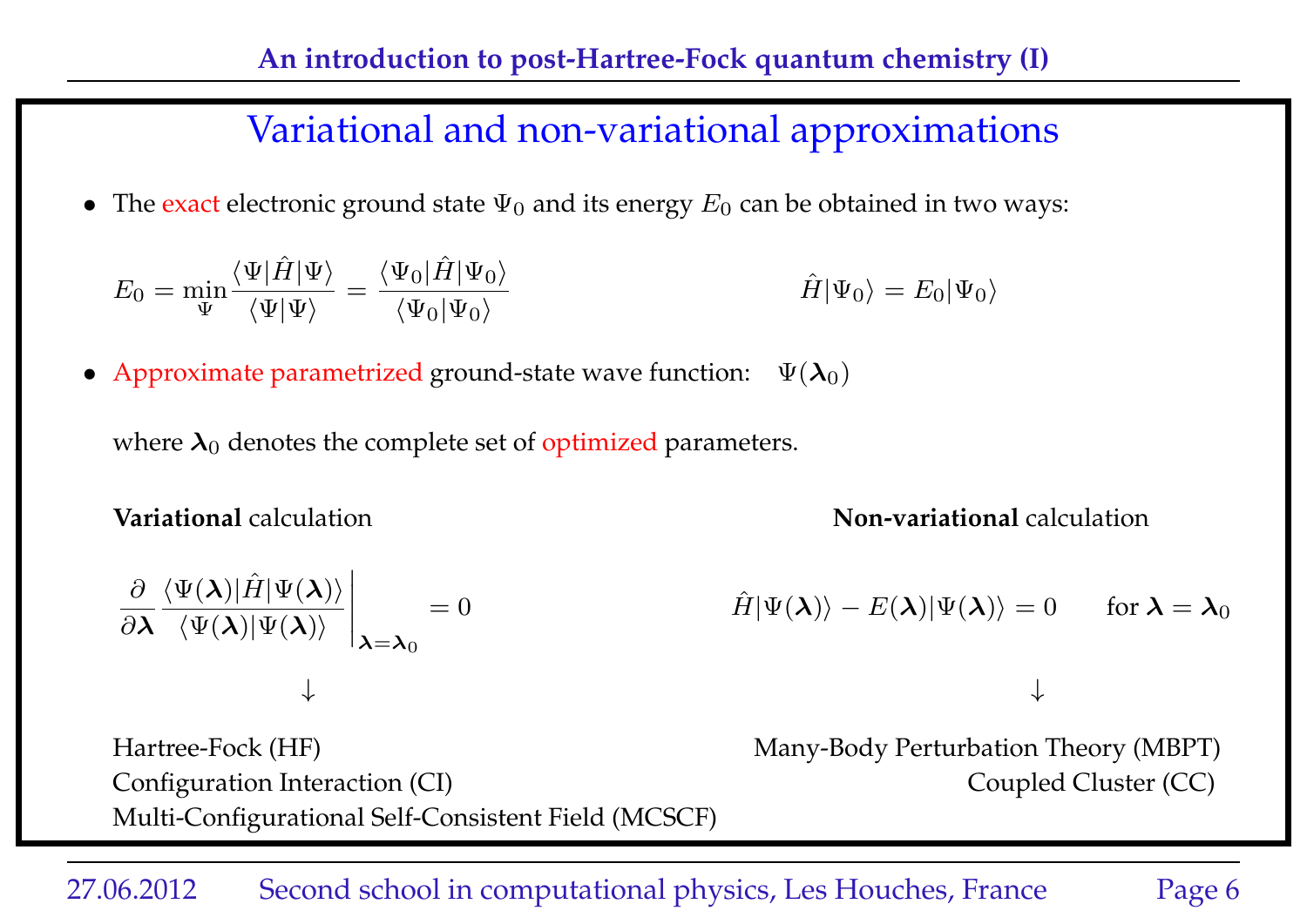# Spin-orbital rotations

• Let  $\{|P\rangle\}$  denote an orthonormal basis of spin-orbitals and  $\{|\tilde{P}\rangle\}$  another orthonormal basis obtained by unitary transformation:

$$
|\tilde{P}\rangle = \sum_{Q} U_{QP} |Q\rangle
$$

- U can be written as  $\boxed{U = e^{-\kappa}}$  with  $\kappa^{\dagger} = -\kappa$   $\boxed{ }$   $\leftarrow$   $U^{\dagger} = \left(e^{-\kappa}\right)^{\dagger} = e^{-\kappa^{\dagger}} = e^{\kappa} = U^{-1}$
- $\kappa_{PQ}$  can be used instead of  $U_{PQ}$  to parametrize the spin-orbital rotations

**EX1:** Using **EX2**, show that in second quantization the unitary transformation can be simply written as  $\hat{a}^\dagger_{\ \hat{r}}$  $_{\tilde{P}}^{\dagger}=\sum% \begin{pmatrix} \tilde{P}_{11} & \tilde{P}_{12}\\ \tilde{P}_{21} & \tilde{P}_{22}% \end{pmatrix} \begin{pmatrix} \tilde{P}_{11} & \tilde{P}_{12}% \end{pmatrix} \begin{pmatrix} \tilde{P}_{11} & \tilde{P}_{12}% \end{pmatrix} \begin{pmatrix} \tilde{P}_{11} & \tilde{P}_{12}% \end{pmatrix}$  $\pmb Q$  $(e^{-\kappa})$  $QP$  $\hat{a}^\dagger_{\cal C}$  $_{Q}^{\dagger}=\stackrel{~}{e^{-\hat{\kappa}}}\hat{a}_{P}^{\dagger}$  $\stackrel{\dagger}{P}e^{\hat{\kappa}}=\hat{a}^{\dagger}_{\hat{I}}$  $\hat{P}$  where  $\hat{\kappa} = \sum$  $PQ$  $\kappa_{PQ} \; \hat{a}^{\dagger}_{I}$  $_P^\dagger \hat{a}_Q$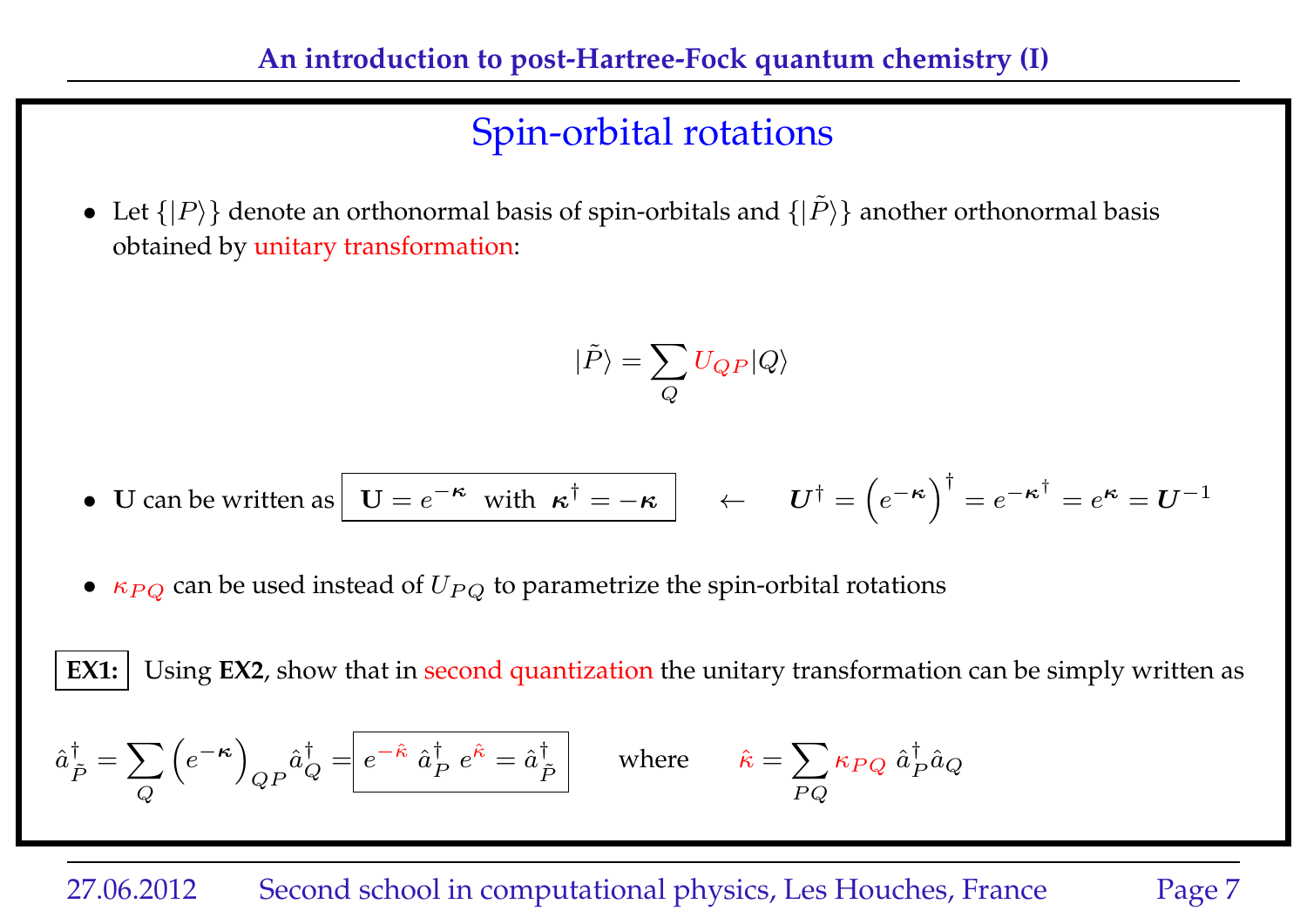## Spin-orbital rotations

• Note that the rotation operator  $\hat{\kappa}$  is anti-Hermitian:

$$
\hat{\kappa}^{\dagger}=\sum_{PQ}\kappa_{PQ}^*\;\hat{a}_{Q}^{\dagger}\hat{a}_{P}=\sum_{PQ}\kappa_{QP}^{\dagger}\;\hat{a}_{Q}^{\dagger}\hat{a}_{P}=-\sum_{PQ}\kappa_{QP}\;\hat{a}_{Q}^{\dagger}\hat{a}_{P}=-\hat{\kappa}
$$

• Unitary transformation for a N-electron Slater determinant:

$$
|\tilde{P}_1 \tilde{P}_2 \dots \tilde{P}_N\rangle = \hat{a}_{\tilde{P}_1}^{\dagger} \hat{a}_{\tilde{P}_2}^{\dagger} \dots \hat{a}_{\tilde{P}_N}^{\dagger} |\text{vac}\rangle = e^{-\hat{\kappa}} \hat{a}_{P_1}^{\dagger} e^{\hat{\kappa}} e^{-\hat{\kappa}} \hat{a}_{P_2}^{\dagger} e^{\hat{\kappa}} \dots e^{-\hat{\kappa}} \hat{a}_{P_N}^{\dagger} e^{\hat{\kappa}} |\text{vac}\rangle
$$
  
\n
$$
= e^{-\hat{\kappa}} \hat{a}_{P_1}^{\dagger} \hat{a}_{P_2}^{\dagger} \dots \hat{a}_{P_N}^{\dagger} e^{\hat{\kappa}} |\text{vac}\rangle
$$
  
\n
$$
|\text{vac}\rangle
$$

$$
\left| \tilde{P}_1 \tilde{P}_2 \dots \tilde{P}_N \right\rangle = e^{-\hat{\kappa}} \left| P_1 P_2 \dots P_N \right\rangle
$$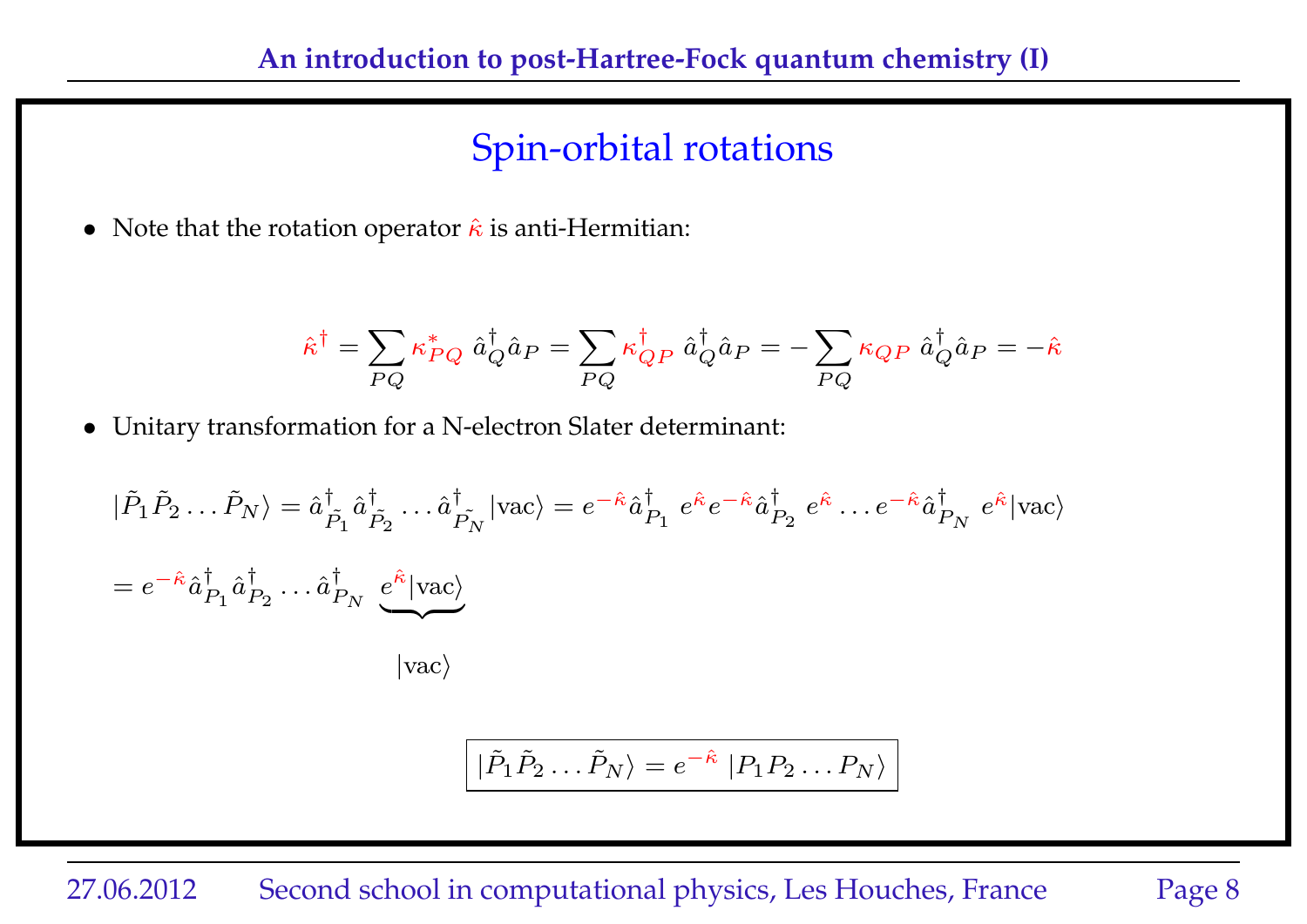## Spin-restricted orbital rotations

• In a restricted formalism the same set of orbitals is used for  $\alpha$  and  $\beta$  spin:

$$
\hat{\kappa} = \sum_{PQ} \kappa_{PQ} \hat{a}_P^{\dagger} \hat{a}_Q = \sum_{pq} \sum_{\sigma\sigma'} \underbrace{\kappa_{p,\sigma q,\sigma'}}_{\kappa_{pq} \delta_{\sigma\sigma'}} \hat{a}_{p,\sigma}^{\dagger} \hat{a}_{q,\sigma'} = \sum_{pq} \kappa_{pq} \hat{E}_{pq}
$$

• Since 
$$
\kappa_{pq} = -\kappa_{qp}
$$
 (real algebra)

$$
\hat{\kappa} = \sum_{p>q} \kappa_{pq} \hat{E}_{pq} - \sum_{p
$$

$$
\hat{\kappa} = \sum_{p>q} \kappa_{pq} (\hat{E}_{pq} - \hat{E}_{qp})
$$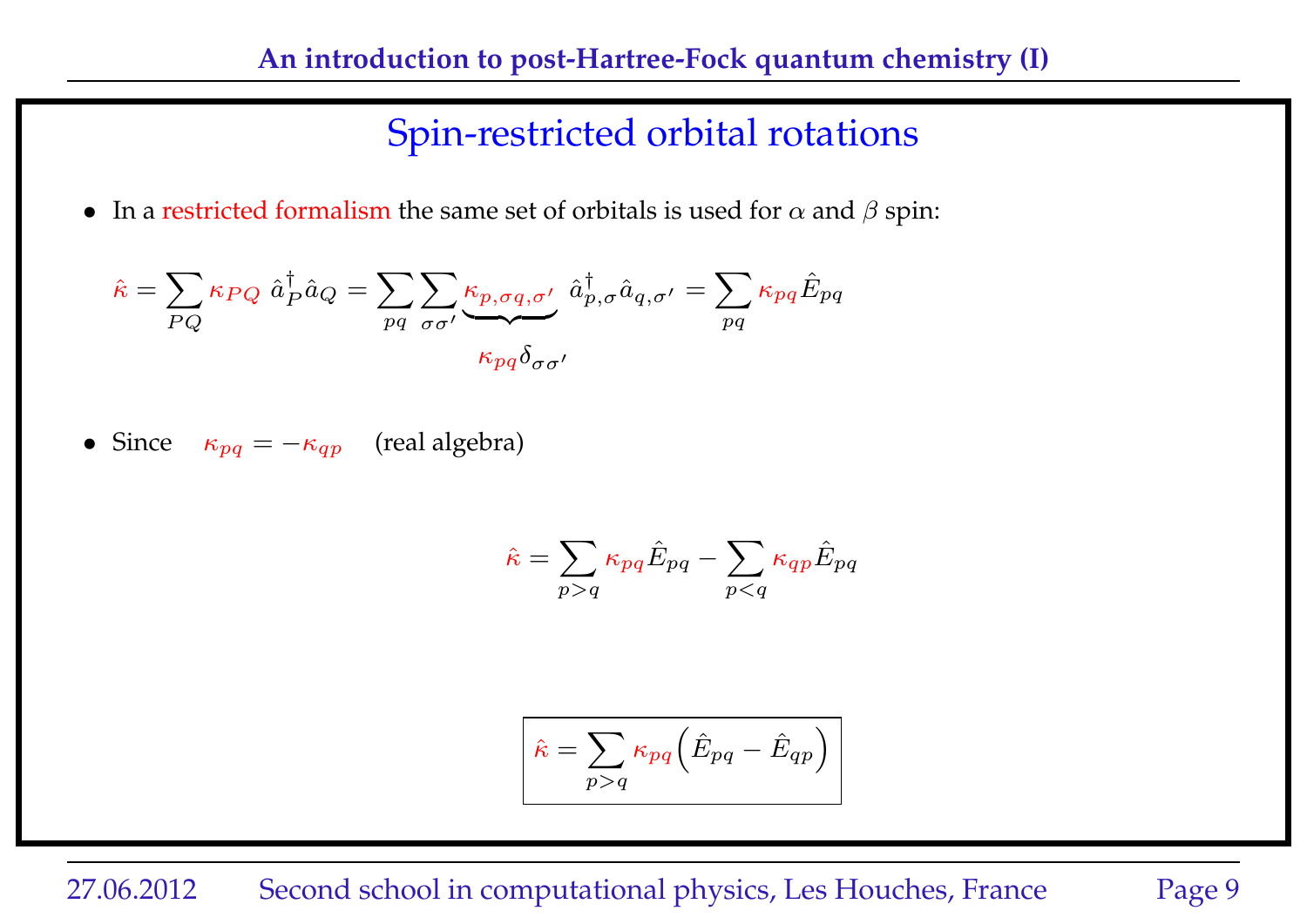- For simplicity we consider here the particular case of a non-degenerate singlet closed-shell ground state
- The HF method consists then in approximating the exact wave function  $\Psi_0$  by a single Slater determinant  $\Phi_0$ . The orbital space is thus divided in two:

**doubly occupied molecular orbitals**  $\phi_i, \phi_j, \ldots$  **unoccupied molecular orbitals**  $\phi_a, \phi_b, \ldots$ 

$$
|\Phi_0\rangle = \prod_{i}^{\mathrm{occ.}} \prod_{\sigma=\alpha,\beta} \hat{a}^{\dagger}_{i,\sigma} |\mathrm{vac}\rangle
$$

• The initial set of molecular orbitals is usually not optimized  $\rightarrow$  the optimized HF molecular orbitals will be obtained by means of unitary transformations (orbital rotations)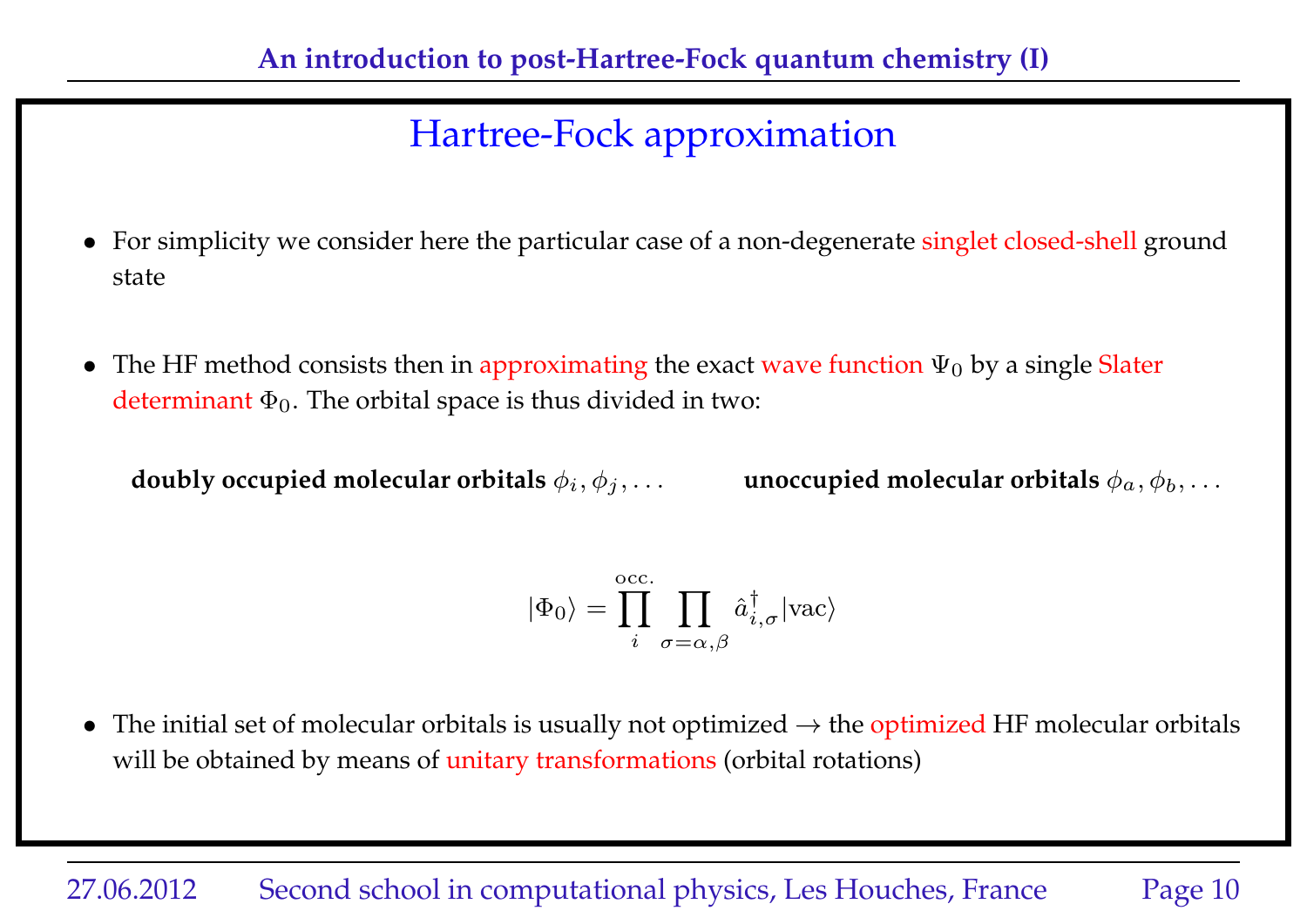$p>q$ 

• Exponential parametrization:  $|\Phi(\kappa)\rangle = e^{-\hat{\kappa}} |\Phi_0\rangle$  with  $\hat{\kappa} = \sum$  $\kappa_{pq}\Big(\hat{E}_{pq}-\hat{E}_{qp}\Big)$ 

$$
\kappa = \begin{bmatrix} \vdots \\ \kappa_{pq} \\ \vdots \end{bmatrix}_{p>q}
$$
 denotes the column vector containing all the parameters to be optimized

• occupied-occupied and unoccupied-unoccupied rotations:

$$
\hat{\kappa} = \sum_{i > j} \kappa_{ij} (\hat{E}_{ij} - \hat{E}_{ji}) + \sum_{i,a} \kappa_{ai} (\hat{E}_{ai} - \hat{E}_{ia}) + \sum_{a > b} \kappa_{ab} (\hat{E}_{ab} - \hat{E}_{ba})
$$
  

$$
\hat{\kappa}^{occ.}
$$

 $\hat\kappa^{\rm occ.}|\Phi_0\rangle=\hat\kappa^{\rm unocc.}|\Phi_0\rangle=0\to$  only occupied-unoccupied rotations have to be optimized  $\to\bm\kappa=0$  $\overline{1}$  $\left| \right|$  $\left| \right|$  $\left| \right|$  $\kappa_{ai}$ 

#### 27.06.2012 Second school in computational physics, Les Houches, France Page 11

 $\sqrt{ }$ 

. . . 1

 $\left| \right|$  $\perp$  $\vert$  $\overline{1}$  $\vert$ 

. . .

 $\overline{1}$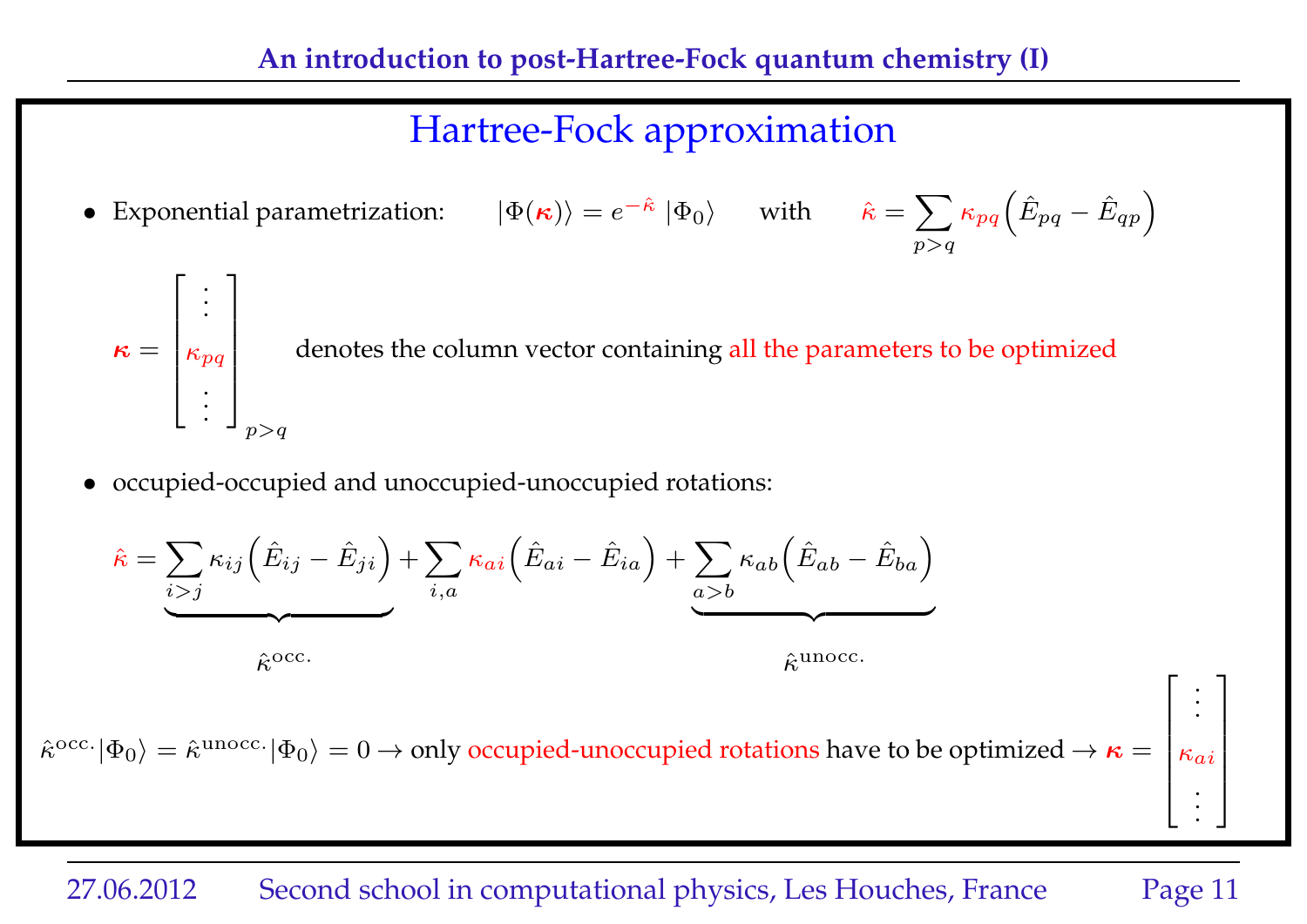• Hartree-Fock energy expression:

$$
E(\boldsymbol{\kappa}) = \frac{\langle \Phi(\boldsymbol{\kappa}) | \hat{H} | \Phi(\boldsymbol{\kappa}) \rangle}{\langle \Phi(\boldsymbol{\kappa}) | \Phi(\boldsymbol{\kappa}) \rangle} = \frac{\langle \Phi_0 | e^{-\hat{\kappa}^\dagger} \hat{H} \ e^{-\hat{\kappa}} | \Phi_0 \rangle}{\langle \Phi_0 | e^{-\hat{\kappa}^\dagger} \ e^{-\hat{\kappa}} | \Phi_0 \rangle} = \boxed{\langle \Phi_0 | e^{\hat{\kappa}} \hat{H} e^{-\hat{\kappa}} | \Phi_0 \rangle = E(\boldsymbol{\kappa})}
$$

- Variational optimization of  $\kappa$ : [1]  $\frac{\kappa_+}{\kappa_+}=$  $\partial E(\boldsymbol{\kappa})$  $\partial$ κ  $\overline{\phantom{a}}$  $\Big\}$  $\Big\}$  $\mathsf{R}_+$  $= 0$
- Iterative procedure (Newton method):

$$
E(\boldsymbol{\kappa}) \approx E(0) + \boldsymbol{\kappa}^T E_0^{[1]} + \frac{1}{2} \boldsymbol{\kappa}^T E_0^{[2]} \boldsymbol{\kappa} \rightarrow E_{\boldsymbol{\kappa}_+}^{[1]} \approx E_0^{[1]} + E_0^{[2]} \boldsymbol{\kappa}_+ = 0 \rightarrow E_0^{[2]} \underbrace{\boldsymbol{\kappa}_+}_{\boldsymbol{\kappa}_+} = -E_0^{[1]}
$$

• Update the HF determinant:  $\Phi_0 \leftarrow \Phi(\kappa_+)$  Newton step

 $\bullet$  HF calculation converged when

$$
\boxed{E_0^{[1]}=0}
$$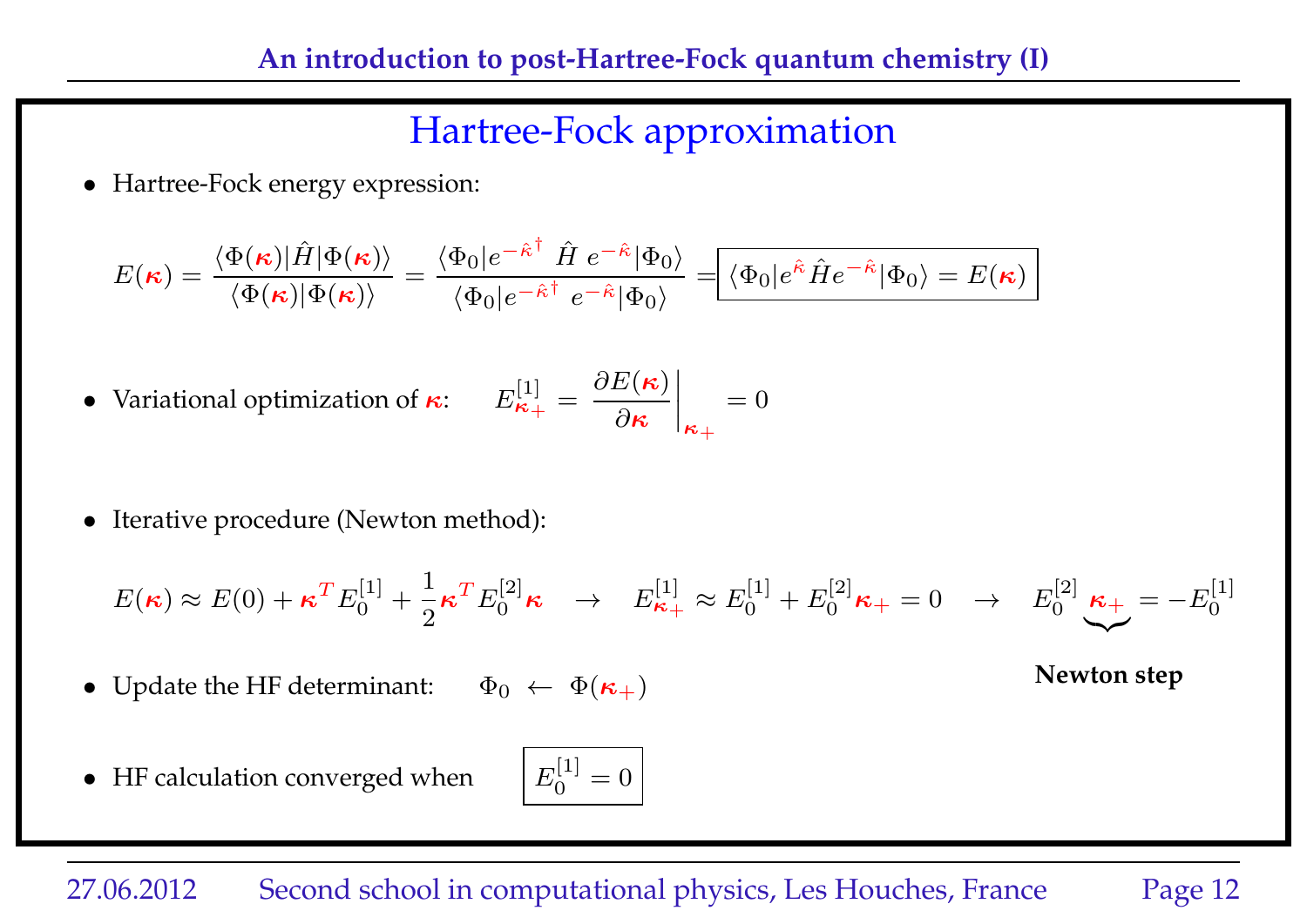Note: The exponential parametrization can also be used in Kohn-Sham DFT

$$
\langle \Phi(\mathbf{\kappa}) | \hat{H} | \Phi(\mathbf{\kappa}) \rangle \quad \longrightarrow \quad \langle \Phi(\mathbf{\kappa}) | \hat{T} + \hat{V}_{\text{ne}} | \Phi(\mathbf{\kappa}) \rangle + E_{\text{Hxc}}[n(\mathbf{\kappa})]
$$

where 
$$
|\Phi(\kappa)\rangle = e^{-\hat{\kappa}} |\Phi^{KS}\rangle
$$
,  $n(\kappa, r) = \langle \Phi(\kappa)|\hat{n}(r)|\Phi(\kappa)\rangle$ ,

$$
\hat{n}(\mathbf{r}) = \hat{E}_{\mathbf{r}\mathbf{r}} = \sum_{\sigma} \hat{\Psi}_{\sigma}^{\dagger}(\mathbf{r}) \hat{\Psi}_{\sigma}(\mathbf{r}) = \sum_{p,q} \phi_p(\mathbf{r}) \phi_q(\mathbf{r}) \hat{E}_{pq} \qquad \longleftarrow \text{density operator}
$$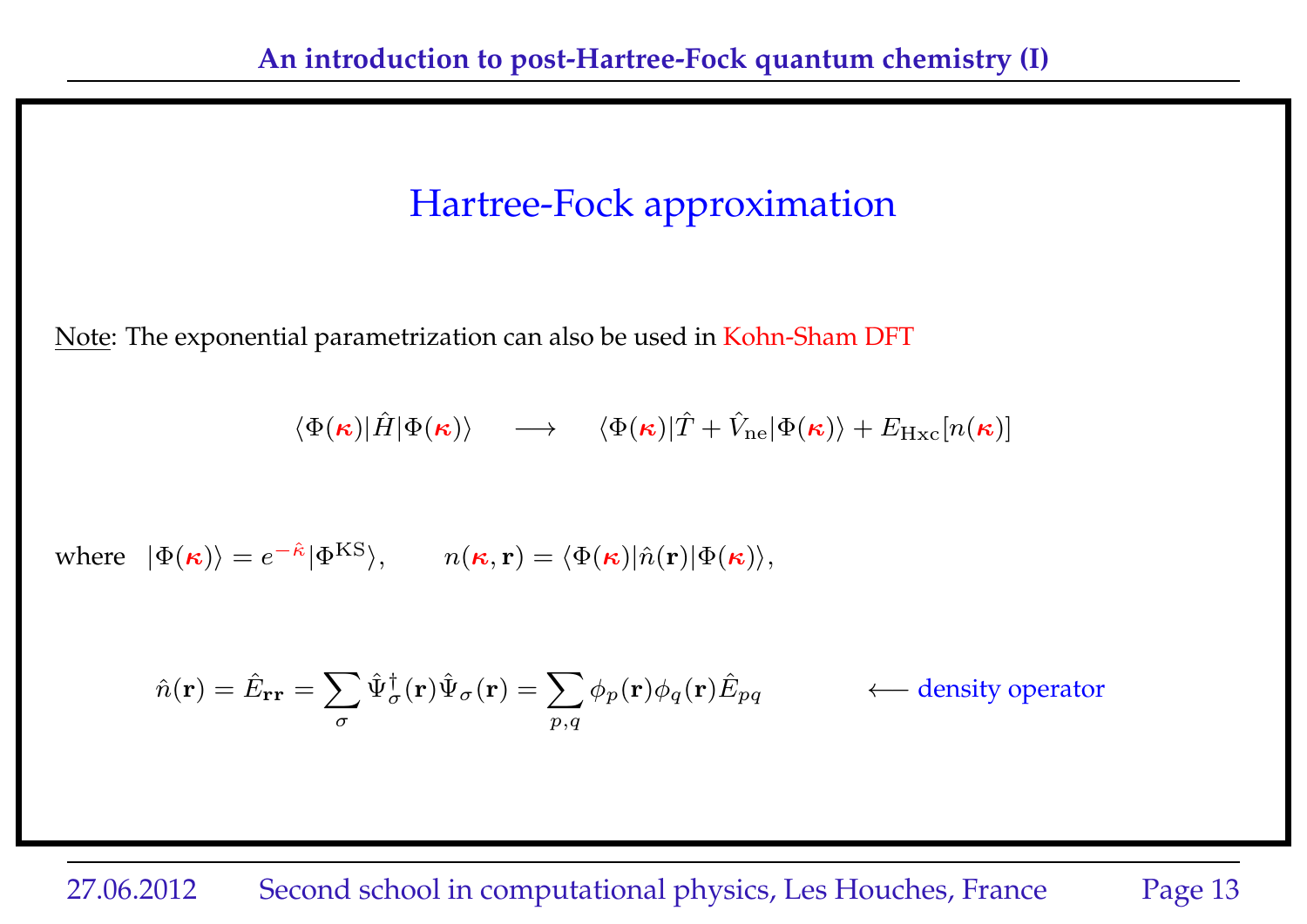**EX2:** Using the Taylor expansion of  $\hat{f}(x) = e^{-x\hat{A}} \hat{B} e^{x\hat{A}}$  about  $x = 0$ , prove the *Baker-Campbell-Hausdorff* (BCH) expansion:

$$
e^{-\hat{A}}\,\hat{B}\,e^{\hat{A}} = \hat{B} + \sum_{n=1}^{+\infty} \frac{1}{n!} \, [\hat{B}, \hat{A}]_n
$$
\n
$$
[\hat{B}, \hat{A}]_{n+1} = [[\hat{B}, \hat{A}]_n, \hat{A}], \quad [\hat{B}, \hat{A}]_1 = [\hat{B}, \hat{A}]_n
$$
\n
$$
= \hat{B} + [\hat{B}, \hat{A}] + \frac{1}{2} [[\hat{B}, \hat{A}], \hat{A}] + \dots
$$

• Analytical formulas for the gradient and the hessian:

$$
E(\kappa) = E(0) + \underbrace{\langle \Phi_0 | [\hat{\kappa}, \hat{H}] | \Phi_0 \rangle}_{ai} + \frac{1}{2} \langle \Phi_0 | [\hat{\kappa}, [\hat{\kappa}, \hat{H}] ] | \Phi_0 \rangle + \dots
$$
\n
$$
\sum_{ai} \kappa_{ai} \langle \Phi_0 | [\hat{E}_{ai} - \hat{E}_{ia}, \hat{H}] | \Phi_0 \rangle \rightarrow E_{0,ai}^{[1]} = \langle \Phi_0 | [\hat{E}_{ai} - \hat{E}_{ia}, \hat{H}] | \Phi_0 \rangle
$$
\n
$$
= -2 \langle \Phi_0 | \hat{H} \hat{E}_{ai} | \Phi_0 \rangle = 0 \text{ (Brillouin theorem)}
$$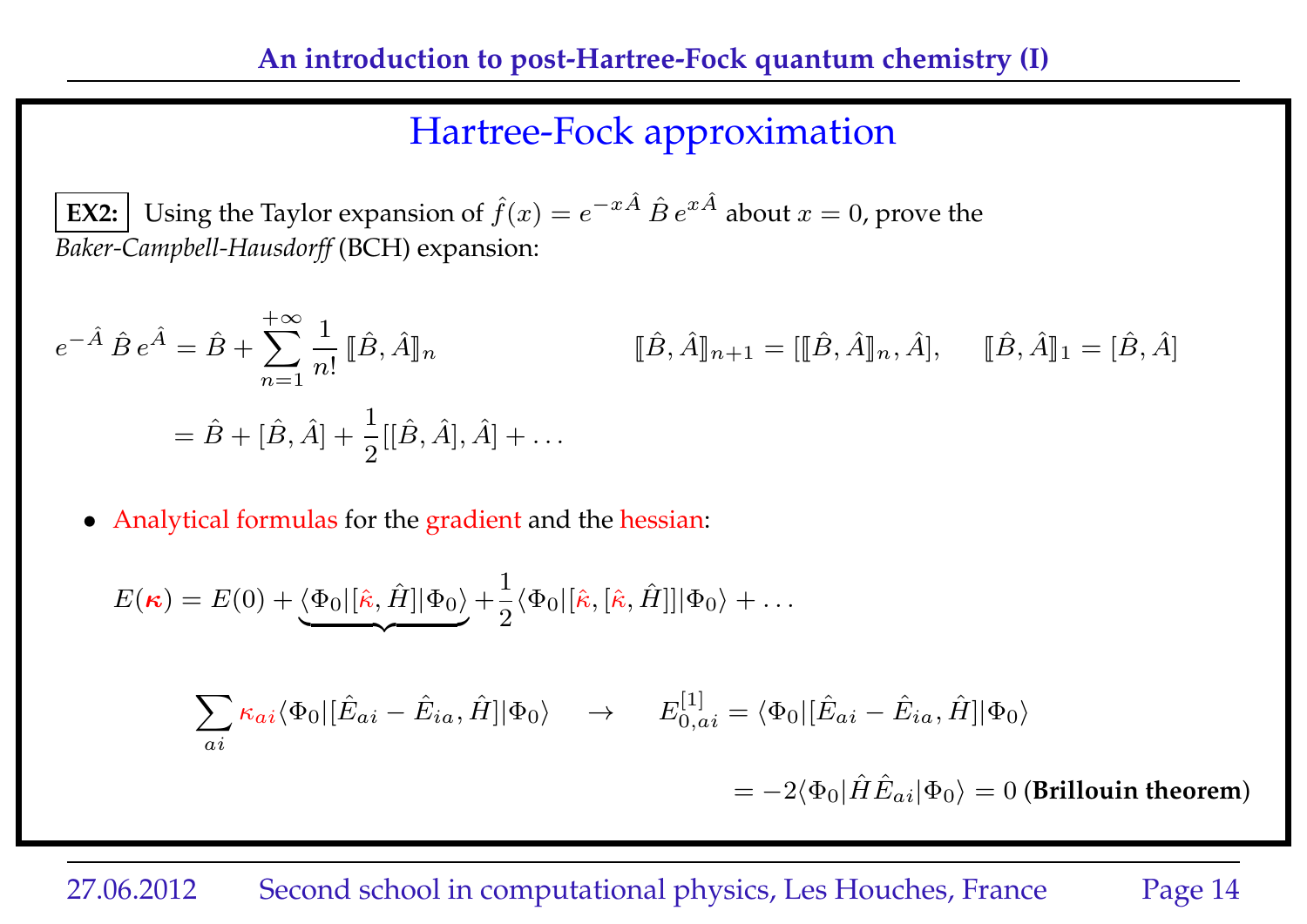## Fock matrix and canonical orbitals

**EX3:** Using the simplified commutator expression  $[\hat{E}_{pq}, \hat{E}_{rs}] = \delta_{qr}\hat{E}_{ps} - \delta_{ps}\hat{E}_{rq}$ , show that

$$
E_{0,ai}^{[1]} = 2\langle \Phi_0 | [\hat{E}_{ai}, \hat{H}] | \Phi_0 \rangle = -4f_{ia} = E_{0,ai}^{[1]}
$$

where the Fock matrix elements are defined as  $f_{pq} = h_{pq} + \sum$ rs  $\int \langle p r | q s \rangle - \frac{1}{2}$ 2  $\langle pr|sq\rangle D_{rs},$ 

 $D_{rs} = \langle \Phi_0 | \hat{E}_{rs} | \Phi_0 \rangle$  ← one-electron density matrix

• Canonical HF orbitals:

 $\mathbf{D} =$  $\sqrt{ }$  $\overline{1}$  $\mathbf{D}^{\rm occ.} = 0$ 0 0 1  $\vert \quad \mathbf{f} =$  $\sqrt{ }$  $\overline{1}$  ${\bf f}^{\rm occ.}$  0  $0$  f<sup>unocc.</sup> 1  $\mathbf{D}' = \mathbf{D}, \quad \mathbf{f}' =$  $\sqrt{ }$  $\overline{1}$  $f^{\prime\text{occ.}}$  0  $0 \qquad \mathbf{f}'^{\text{unocc.}}$ 1  $\vert$  $\mathbf{D}_{ij}^{\text{occ.}} = 2\delta_{ij}$   $\mathbf{f}_{ij}^{\text{occ.}} = f_{ij}, \ \ \mathbf{f}_{ab}^{\text{unocc.}}$  ${\bf f}^{\prime {\rm occ.}}_{{\ \, \, ab}} = f_{ab} \hspace{1in} {\bf f}^{\prime {\rm occ.}}_{{\ \, \, ij}} = \delta_{ij} \varepsilon_i, \hspace{0.3in} {\bf f}^{\prime {\rm unocc.}}_{{\ \, \, ab}} = \delta_{ab} \varepsilon_a$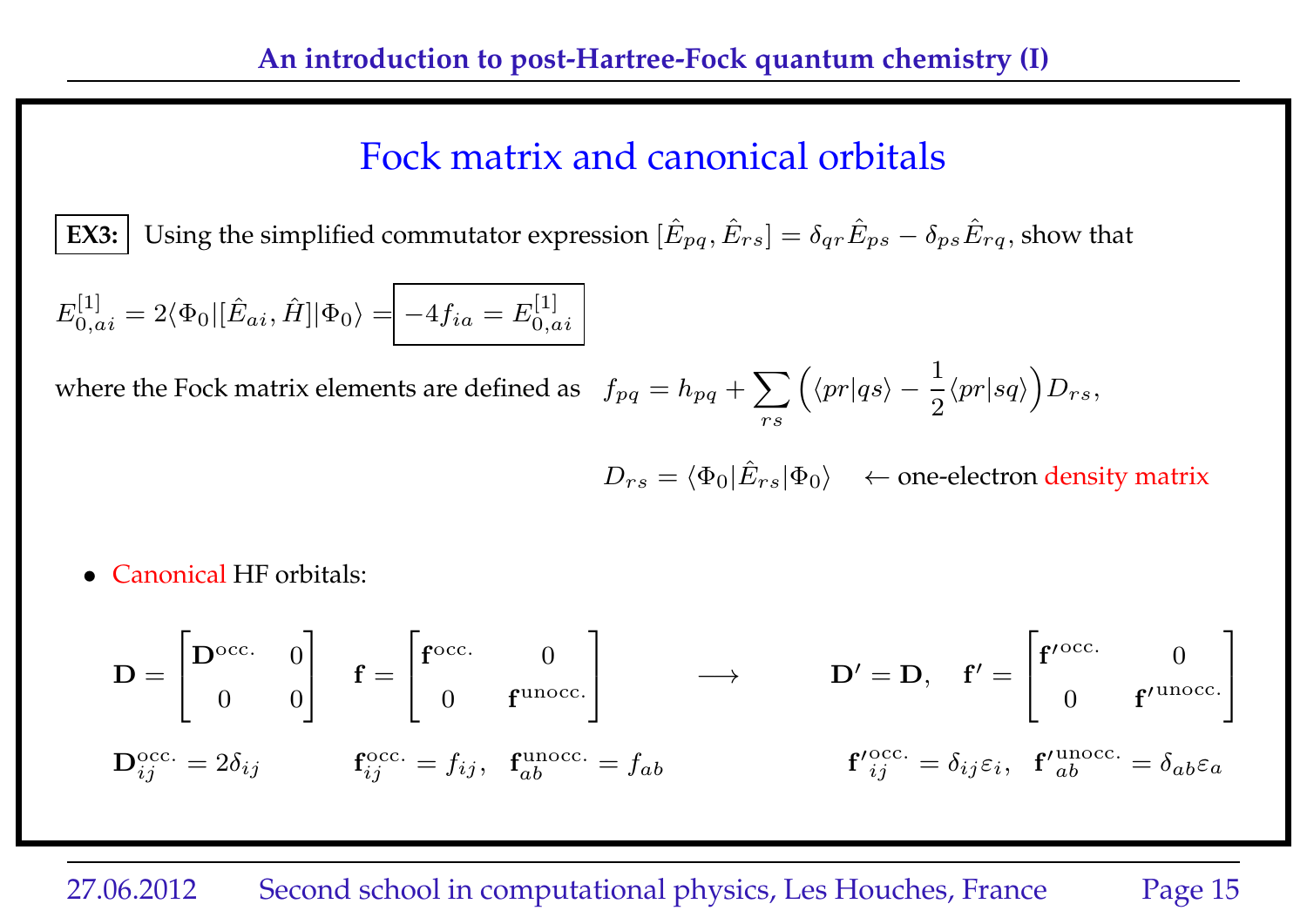• Fock operator in second-quantized form using canonical orbitals:

$$
\hat{F} = \sum_{p,q} f_{pq} \hat{E}_{pq} = \sum_{i} \varepsilon_i \hat{E}_{ii} + \sum_{a} \varepsilon_a \hat{E}_{aa}
$$

- Møller-Plesset partitioning of the Hamiltonian:  $\hat{H} = \frac{\hat{F}}{F}$  $\sim$  $+$   $(\hat{H} - \hat{F})$  $\overline{\phantom{a}}$ with  $\hat{F}|\Phi_0\rangle = 2\sum$ i  $\varepsilon_i\ket{\Phi_0}$  $\overline{\phantom{a}}$  $\hat{H}_0 \qquad \hat{V} \qquad E^{(0)}$
- Using perturbation theory, the HF energy is recovered through first order:

$$
E^{(0)} + E^{(1)} = E^{(0)} + \langle \Phi_0 | \hat{V} | \Phi_0 \rangle = \langle \Phi_0 | \hat{H} | \Phi_0 \rangle = E_{\text{HF}}
$$

• The correlation energy is defined as the difference between the exact and HF energies: it is a secondand higher-order energy correction

$$
E_c = E_0 - E_{\rm HF} = E^{(2)} + E^{(3)} + \dots
$$

• Indeed, the HF determinant is an approximation to the exact ground-state wave function:

 $\hat{H}|\Phi_0\rangle = E^{(0)}|\Phi_0\rangle + \hat{V}|\Phi_0\rangle \neq E_0|\Phi_0\rangle$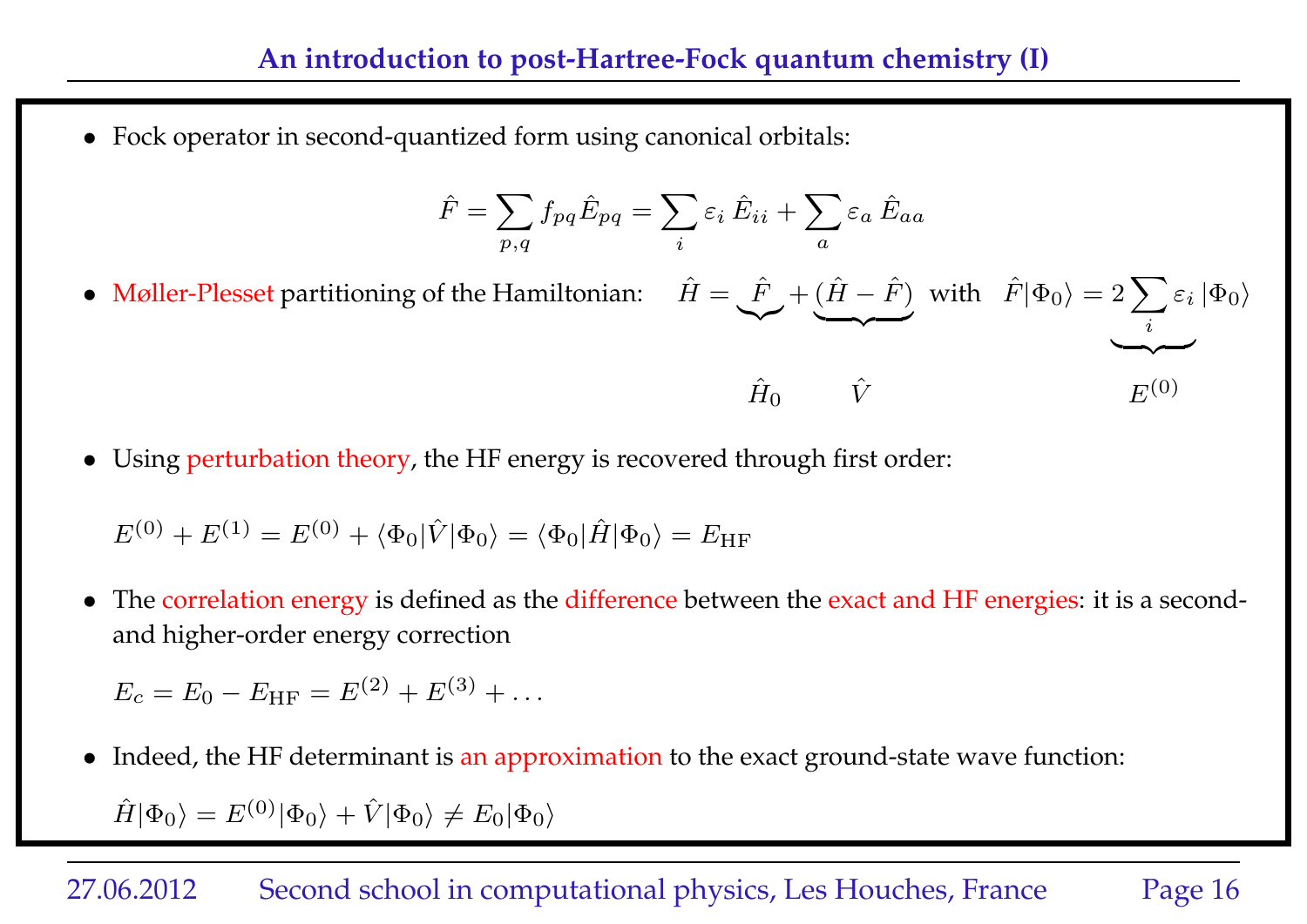## Møller-Plesset perturbation theory

 $\langle \Phi_i^a | \hat{H} | \Phi_0 \rangle = 0 \rightarrow$  no projection on the singly-excited configurations  $| \Phi_i^a \rangle = \frac{1}{\sqrt{2\pi}}$  $\frac{1}{2}\hat{E}_{ai}|\Phi_{0}\rangle$  ...

... but doubly-excited determinants appear when applying  $\hat{V}$  to  $|\Phi_0\rangle$ :

$$
\sum_{D} |D\rangle\langle D|\hat{V}|\Phi_{0}\rangle = \frac{1}{2} \sum_{a,b,i,j} \langle ab|ij\rangle \hat{E}_{ai} \hat{E}_{bj}|\Phi_{0}\rangle =
$$
\n
$$
\sum_{b>a} \sum_{j>i} \sum_{\sigma} \left( \left( \langle ab|ij\rangle - \langle ab|ji\rangle \right) \hat{a}^{\dagger}_{a,\sigma} \hat{a}_{i,\sigma} \hat{a}^{\dagger}_{b,\sigma} \hat{a}_{j,\sigma} |\Phi_{0}\rangle + \langle ab|ij\rangle \hat{a}^{\dagger}_{a,\sigma} \hat{a}_{i,\sigma} \hat{a}^{\dagger}_{b,-\sigma} \hat{a}_{j,-\sigma} |\Phi_{0}\rangle \right.
$$
\n
$$
- \langle ab|ji\rangle \hat{a}^{\dagger}_{a,\sigma} \hat{a}_{i,-\sigma} \hat{a}^{\dagger}_{b,-\sigma} \hat{a}_{j,\sigma} |\Phi_{0}\rangle \right) + \sum_{a} \sum_{j>i} \sum_{\sigma} \langle aa|ij\rangle \hat{a}^{\dagger}_{a,\sigma} \hat{a}_{i,\sigma} \hat{a}^{\dagger}_{a,-\sigma} \hat{a}_{j,-\sigma} |\Phi_{0}\rangle
$$
\n
$$
+ \sum_{i} \sum_{b>a} \sum_{\sigma} \langle ab|ii\rangle \hat{a}^{\dagger}_{a,\sigma} \hat{a}_{i,\sigma} \hat{a}^{\dagger}_{b,-\sigma} \hat{a}_{i,-\sigma} |\Phi_{0}\rangle + \sum_{a,i} \langle aa|ii\rangle \hat{a}^{\dagger}_{a,\alpha} \hat{a}_{i,\alpha} \hat{a}^{\dagger}_{a,\beta} \hat{a}_{i,\beta} |\Phi_{0}\rangle
$$

 $\langle \hat{a}^{\dagger}_{a,\sigma} \hat{a}_{i,\sigma} \hat{a}^{\dagger}_{b,\sigma} \hat{a}_{j,\sigma} | \Phi_0 | \hat{V} | \Phi_0 \rangle = \langle ab | i j \rangle - \langle ab | j i \rangle \neq 0$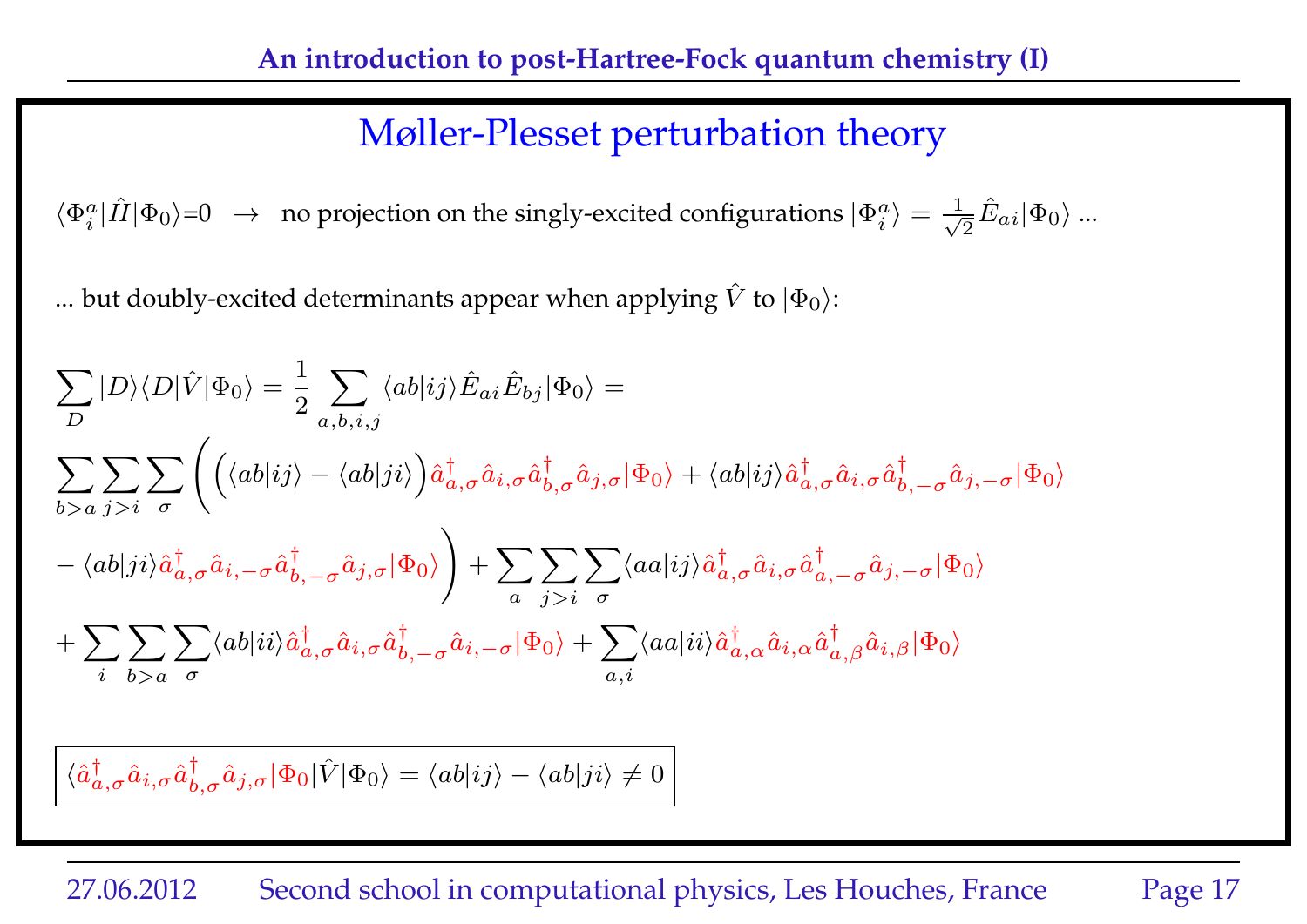#### **An introduction to post-Hartree-Fock quantum chemistry (I)**

• Wave function through first order:  $\sum$ D  $|D\rangle\langle D|\hat{V}|\Phi_0\rangle$  $E^{(0)} - E_D^{(0)}$ D  $+ \ldots$ 

• Energy through second order (MP2): 
$$
E_0 = E_{\text{HF}} + \sum_{D} \frac{\langle D | \hat{V} | \Phi_0 \rangle^2}{E^{(0)} - E_D^{(0)}} + \dots
$$

$$
E_0 = E_{\text{HF}} + 4 \sum_{b>a} \sum_{j>i} \frac{\langle ab|ij\rangle^2 + \langle ab|ji\rangle^2 - \langle ab|ij\rangle\langle ab|ji\rangle}{\varepsilon_i + \varepsilon_j - \varepsilon_a - \varepsilon_b} + 2 \sum_a \sum_{j>i} \frac{\langle aa|ij\rangle^2}{\varepsilon_i + \varepsilon_j - 2\varepsilon_a}
$$

$$
+ 2 \sum_{b>a} \sum_i \frac{\langle ab|ii\rangle^2}{2\varepsilon_i - \varepsilon_a - \varepsilon_b} + \sum_{a,i} \frac{\langle aa|ii\rangle^2}{2\varepsilon_i - 2\varepsilon_a} + \dots
$$

$$
E_0 = E_{\text{HF}} + \sum_{a,b,i,j} \frac{\langle ab|ij\rangle \Big(2\langle ab|ij\rangle - \langle ab|ji\rangle\Big)}{\varepsilon_i + \varepsilon_j - \varepsilon_a - \varepsilon_b} + \dots
$$

- Note that a correlated wave function cannot be packed into a single determinant. This is due to the double excitations.
- When single excitations contribute at first order to the wave function, they are not associated to correlation but to orbital relaxation instead:  $|\Phi(\bm{\kappa})\rangle=e^{-\hat{\kappa}}~|\Phi_0\rangle=|\Phi_0\rangle-\sum\kappa_{ai}~\hat{E}_{ai}|\Phi_0\rangle+\dots$  $a,i$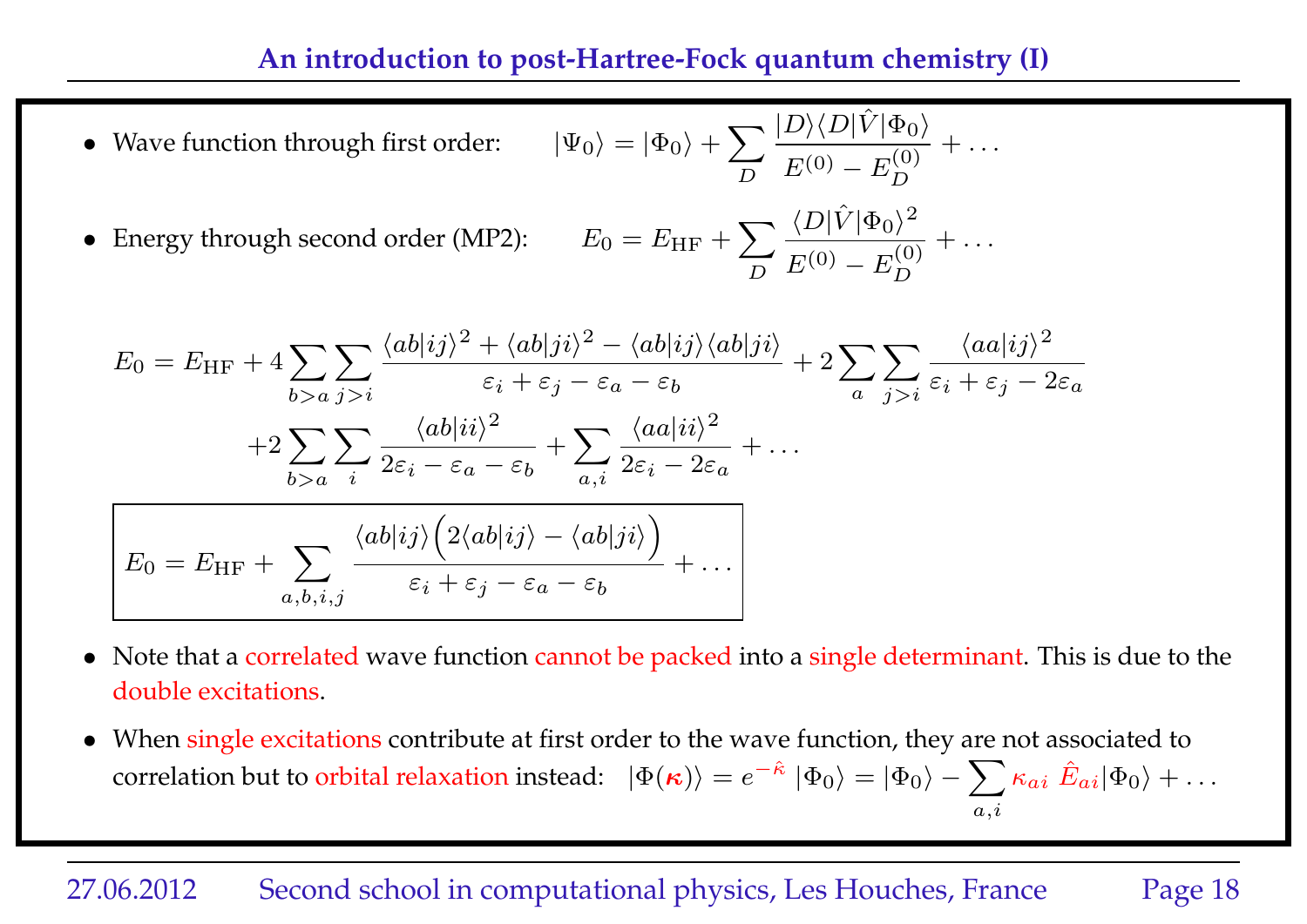# Görling-Levy perturbation theory

- Correlation is defined differently in DFT
- Görling-Levy partitioning of the Hamiltonian:

$$
\hat{H} = \hat{F}^{\text{KS}} + (\hat{H} - \hat{F}^{\text{KS}}) = \hat{F}^{\text{KS}} + \underbrace{(\hat{H} - \hat{F}[\Phi^{\text{KS}}])}_{\text{Møller-Plesset}} + \underbrace{(\hat{F}[\Phi^{\text{KS}}] - \hat{F}^{\text{KS}})}_{\text{orbital relaxation}}
$$

where  $\hat{F}^{\text{KS}} = \hat{T} + \hat{V}_{\text{ne}} + \hat{V}_{\text{Hxc}}$  is the KS operator and  $\hat{F}[\Phi^{\text{KS}}]$  is the Fock operator built from the KS orbitals,

$$
\hat{F}[\Phi^{\text{KS}}] - \hat{F}^{\text{KS}} = \sum_{p,q} \Delta f_{pq} \hat{E}_{pq} \quad \text{and} \quad \Delta f_{pq} = -\sum_{i} \langle pi | iq \rangle - \langle \phi_p | \hat{v}_{\text{xc}} | \phi_q \rangle
$$

• The Brillouin theorem is (of course) not fulfilled anymore:  $\langle \hat{E}_{ai} \Phi^{KS} | \hat{H} | \Phi^{KS} \rangle = 2 \Delta f_{ai} \neq 0$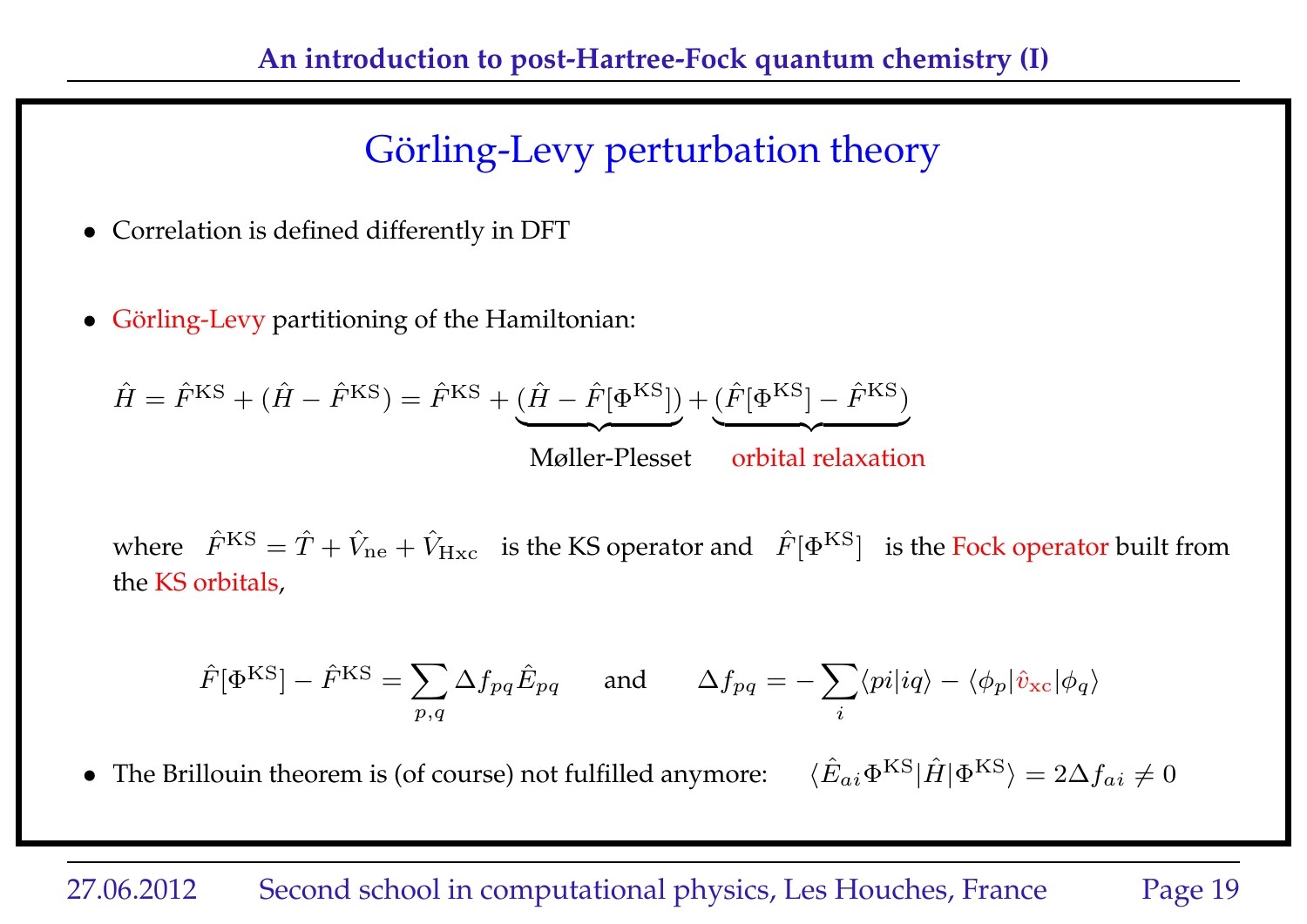• The exact exchange energy is recovered through first order:

$$
E^{(0)} + E^{(1)} = \langle \Phi^{\text{KS}} | \hat{T} + \hat{V}_{\text{ne}} | \Phi^{\text{KS}} \rangle + \langle \Phi^{\text{KS}} | \hat{W}_{\text{ee}} | \Phi^{\text{KS}} \rangle
$$

• Correlation energy is a second- and higher-order energy contribution:

$$
E_c^{(2)} = 2 \sum_{i,a} \frac{(\Delta f_{ai})^2}{\varepsilon_i - \varepsilon_a} + \sum_{a,b,i,j} \frac{\langle ab|ij \rangle \Big( 2 \langle ab|ij \rangle - \langle ab|ji \rangle \Big)}{\varepsilon_i + \varepsilon_j - \varepsilon_a - \varepsilon_b}
$$

relaxation of the KS orbitals (single excitations)

• Note also that, for open-shell atoms, the HF calculation is based on the atomic terms  $(^{2S+1}L)$  which consist in linear combinations of Slater determinants which all correspond to the same configuration (for example  $1s^22s^22p^3$  for nitrogen). The HF wave function is then multideterminantal but describes one single configuration (no correlation effects).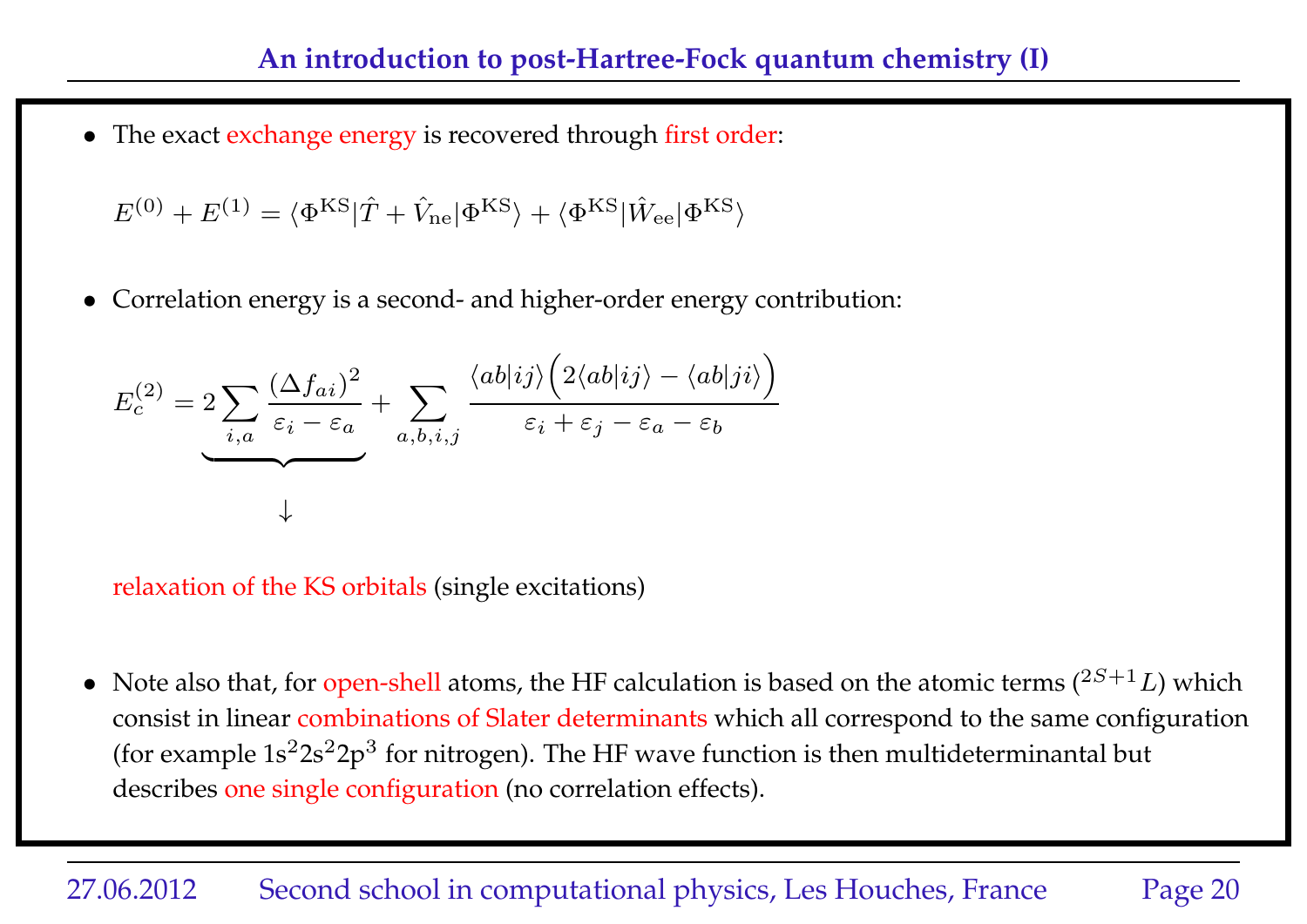•  ${}^{1}S$  ground state of the helium atom:

$$
\Psi_0(\mathbf{r}_1, \sigma_1, \mathbf{r}_2, \sigma_2) = \Psi_0(r_1, r_2, r_{12}) \frac{1}{\sqrt{2}} \Big( \alpha(\sigma_1) \beta(\sigma_2) - \alpha(\sigma_2) \beta(\sigma_1) \Big)
$$

• Hamiltonian expressed in terms of  $r_1$ ,  $r_2$  and  $r_{12} = |\mathbf{r_1} - \mathbf{r_2}|$ :

$$
\hat{H} = -\frac{1}{2} \sum_{i=1}^{2} \left( \frac{\partial^2}{\partial r_i^2} + \frac{2}{r_i} \frac{\partial}{\partial r_i} + \frac{2Z}{r_i} \right) - \left( \frac{\partial^2}{\partial r_{12}^2} + \frac{2}{r_{12}} \frac{\partial}{\partial r_{12}} - \frac{1}{r_{12}} \right)
$$
\n
$$
- \left( \frac{\mathbf{r}_1}{r_1} \cdot \frac{\mathbf{r}_{12}}{r_{12}} \frac{\partial}{\partial r_1} + \frac{\mathbf{r}_2}{r_2} \cdot \frac{\mathbf{r}_{21}}{r_{21}} \frac{\partial}{\partial r_2} \right) \frac{\partial}{r_{12}}
$$
\n•  $E_0 = \frac{\hat{H} \Psi_0(r_1, r_2, r_{12})}{\Psi_0(r_1, r_2, r_{12})} = \text{constant}, \quad \text{especially when } r_i = 0 \text{ or } r_{12} = 0$ \n• Nuclear cusp conditions:  $\frac{\partial \Psi_0}{\partial r_1}(0, r_2, r_{12}) = -Z\Psi_0(0, r_2, r_{12}), \frac{\partial \Psi_0}{\partial r_2}(r_1, 0, r_{12}) = -Z\Psi_0(r_1, 0, r_{12})$ \n• Coulomb cusp condition:  $\left[ \frac{\partial \Psi_0}{\partial r_{12}}(r_1, r_2, 0) = \frac{1}{2}\Psi_0(r_1, r_2, 0) \right]$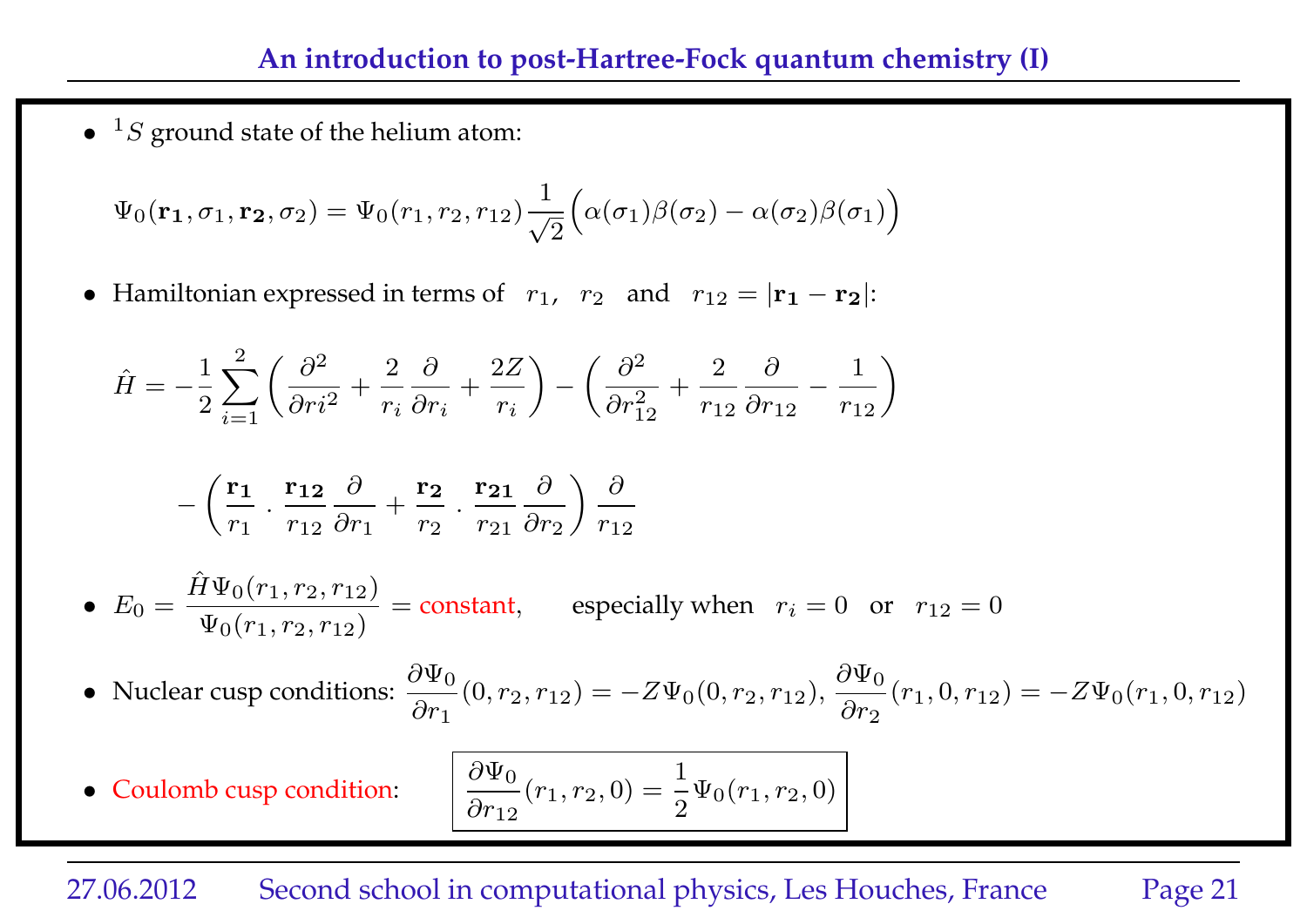• Expansion of the wave function around  $r_2 = r_1 = 0.5$  a.u. and  $r_{12} = 0$  for a collinear arrangement of the nucleus and the two electrons :

 $\Psi_0(r_1, r_2, r_{12}) = \Psi_0(r_1, r_2, |r_1 - r_2|)$ 

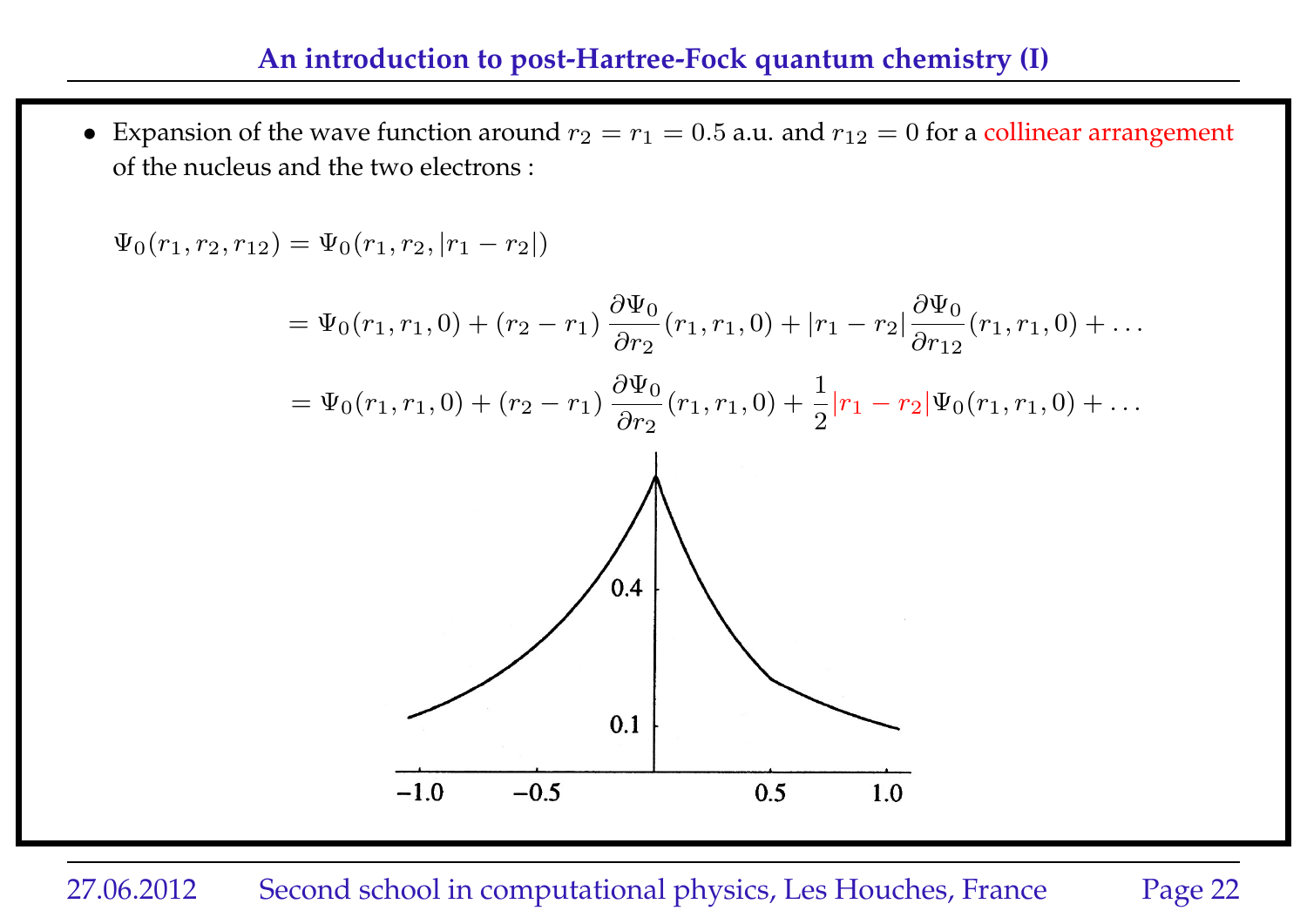## Short-range dynamical correlation

• The HF determinant does not fulfill the Coulomb cusp condition:

$$
\Phi_0(r_1, r_2, r_{12}) = \phi_{1s}(r_1)\phi_{1s}(r_2) = e^{-\zeta(r_1 + r_2)} = \Phi_0(r_1, r_2) \qquad \longrightarrow \qquad \frac{\partial \Phi_0}{\partial r_{12}} = 0 \quad \longrightarrow \quad \text{no cusp!}
$$

- Describing short-range dynamical correlation is about recovering the Coulomb cusp
- **First approach:** expand the wave function in the basis of Slater determinants built from atomic orbitals  $\phi_p(\mathbf{r})$  expressed as  $r^{n-1}e^{-\zeta r}Y_l^m$  $\mathcal{L}^m_l(\theta,\varphi)$ . This is known as Configuration Interaction (CI)

$$
\Psi_0^{\text{CI}}(r_1, r_2, r_{12}) = C_0 \Phi_0(r_1, r_2)
$$
\n
$$
+ \sum_a C_a \Big( \phi_a(\mathbf{r_1}) \phi_{1s}(\mathbf{r_2}) + \phi_a(\mathbf{r_2}) \phi_{1s}(\mathbf{r_1}) \Big) \qquad \leftarrow \text{single excitations}
$$
\n
$$
+ \sum_{a \le b} C_{ab} \Big( \phi_a(\mathbf{r_1}) \phi_b(\mathbf{r_2}) + \phi_a(\mathbf{r_2}) \phi_b(\mathbf{r_1}) \Big) \qquad \leftarrow \text{double excitations}
$$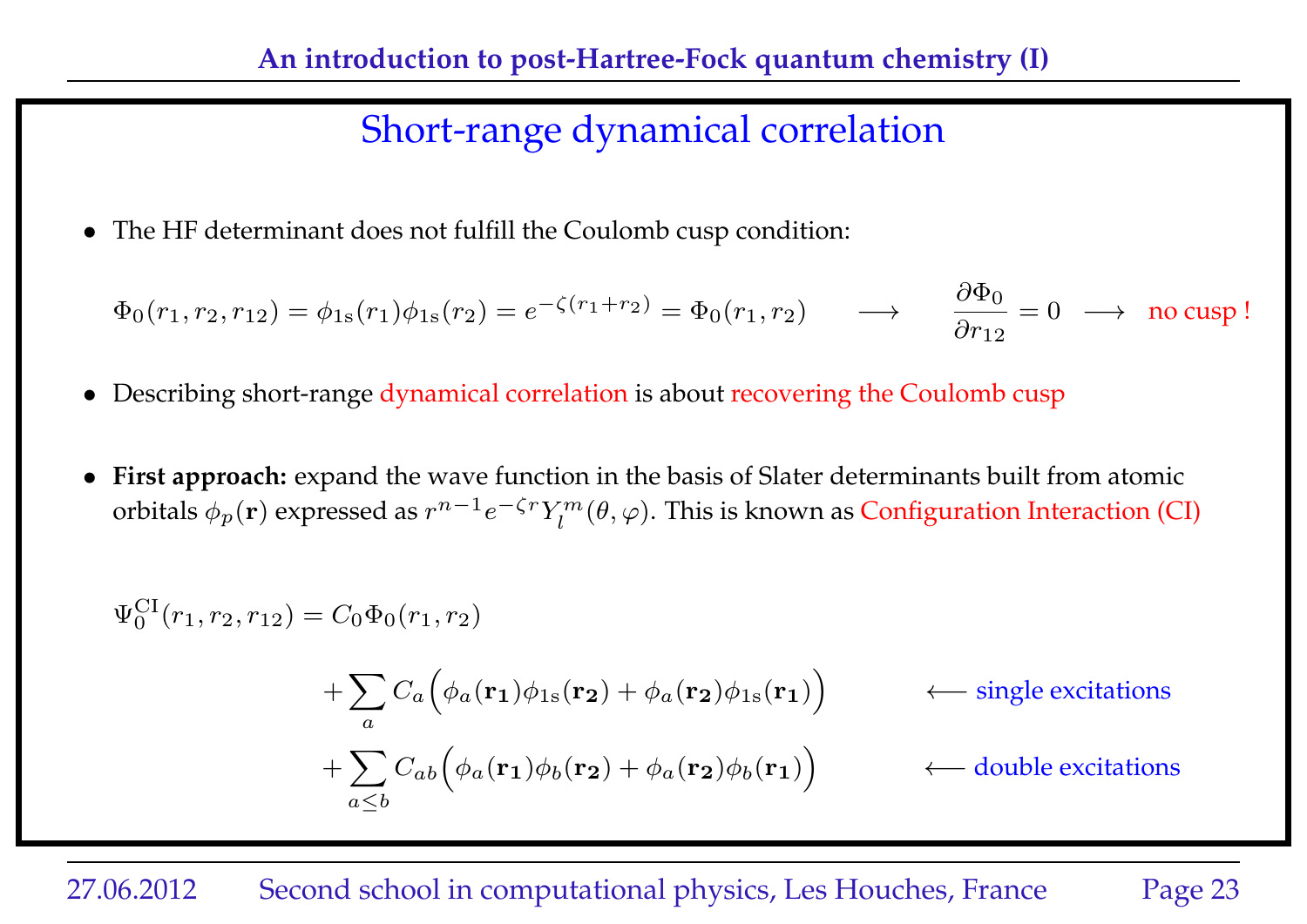

27.06.2012 Second school in computational physics, Les Houches, France Page 24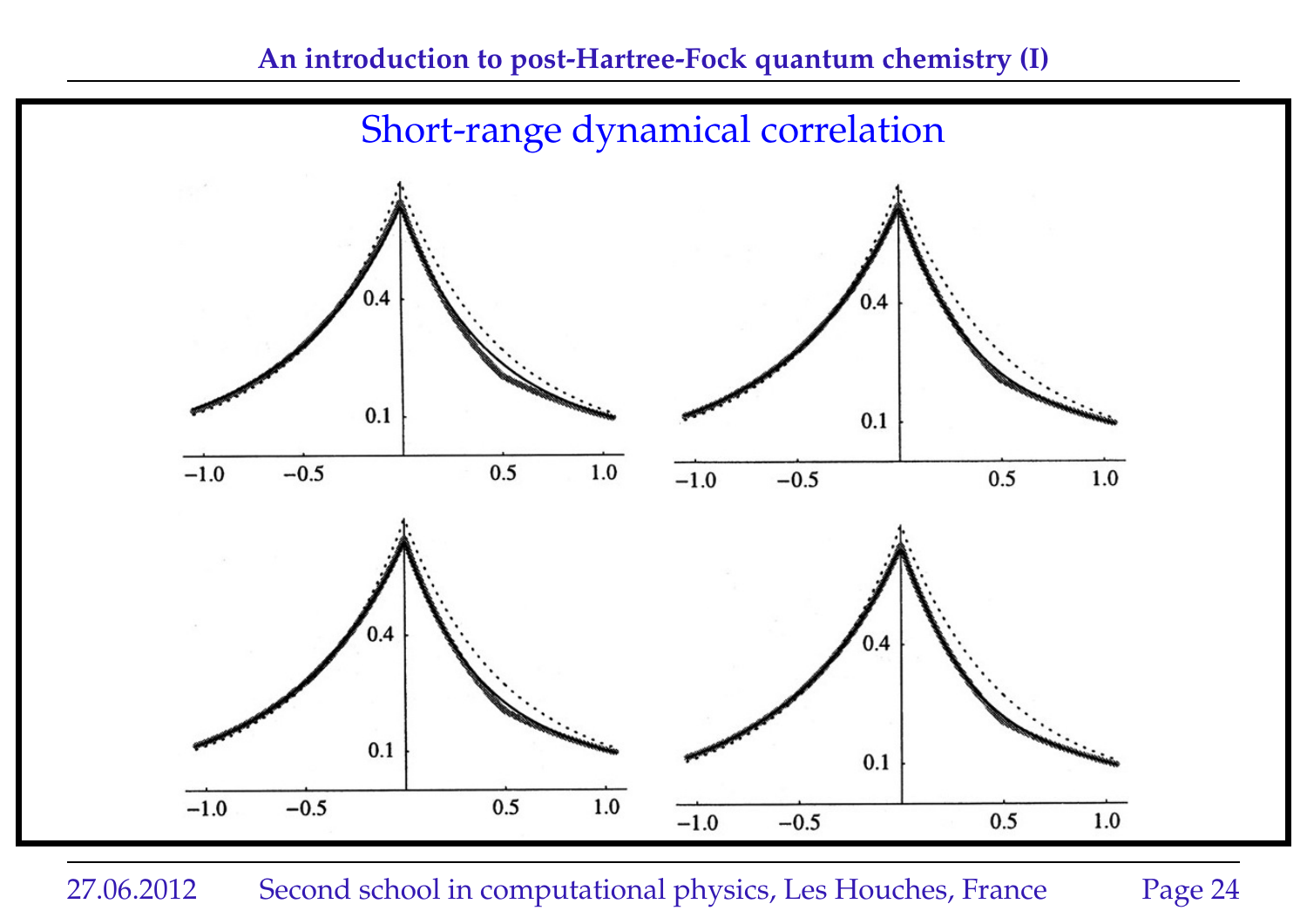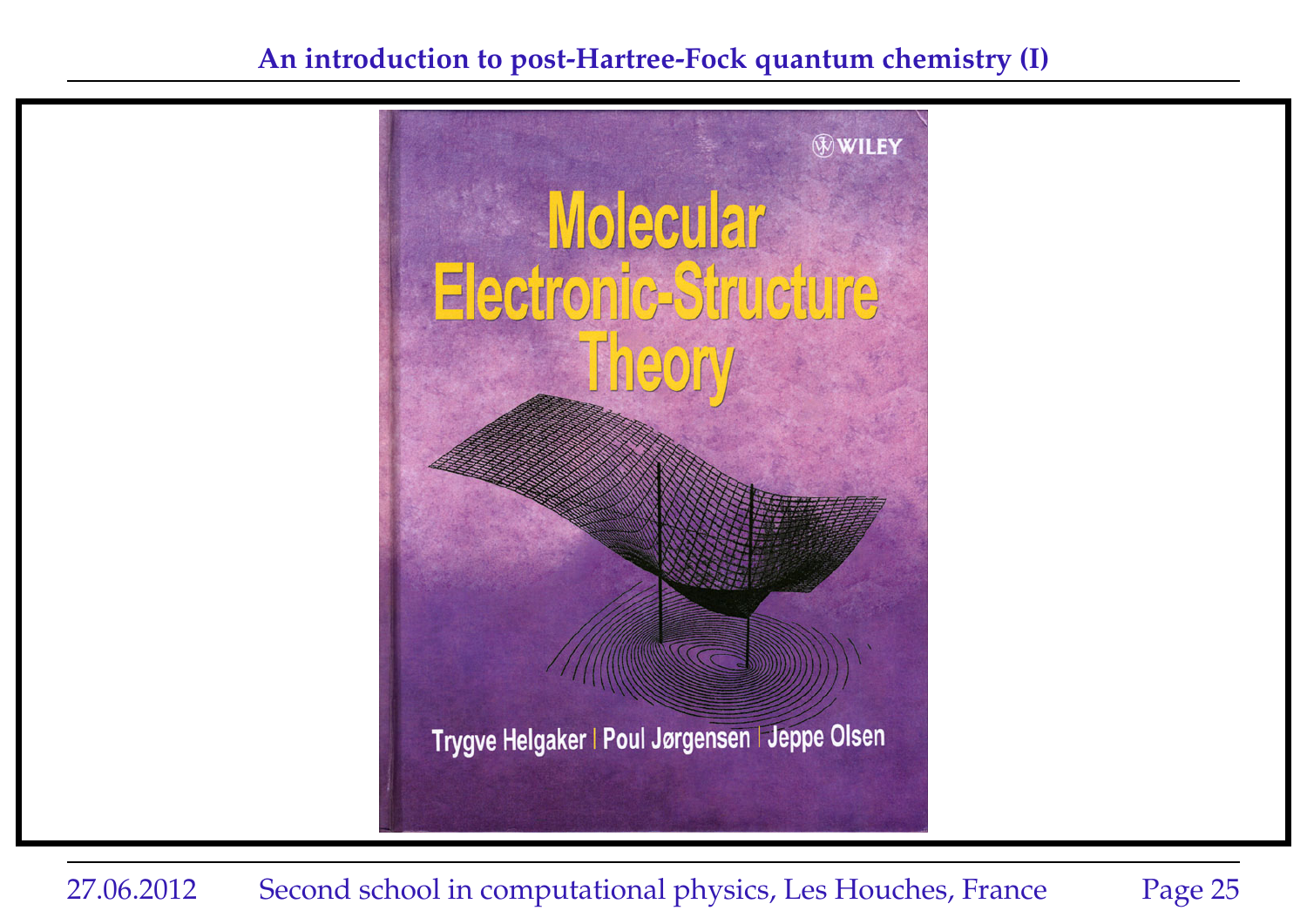## Short-range dynamical correlation

Slow convergence with respect to the number of Slater determinants ...

$$
\frac{4\pi}{2l+1} \left( \sum_{m=-l}^{l} (-1)^m Y_l^m(\theta_1, \varphi_1) Y_l^{-m}(\theta_2, \varphi_2) \right) = P_l(\cos\theta_{12}) = a_l (\cos\theta_{12})^l + a_{l-1} (\cos\theta_{12})^{l-1} + \dots
$$

where  $r_{12}^2 = r_1^2$  $_1^2 + r_2^2$  $\frac{2}{2} - 2r_1r_2\cos\theta_{12}$ 

$$
\frac{\partial \Psi_0^{\text{CI}}}{\partial r_{12}}(r_1, r_2, 0) \sim \frac{\partial r_{12}^2}{\partial r_{12}}(r_1, r_2, 0) = 0 \quad \longrightarrow \quad \text{no cusp strictly speaking }!
$$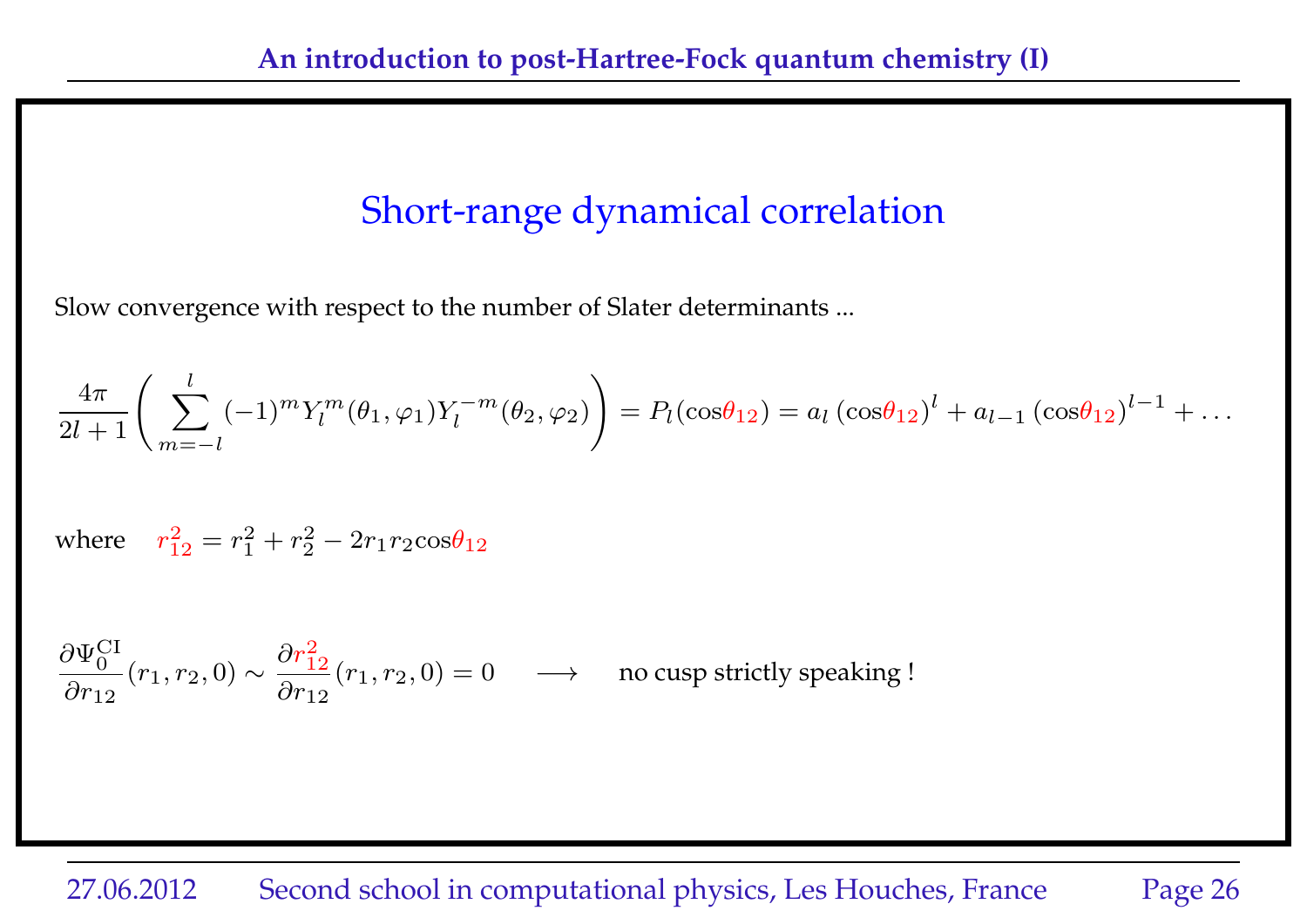## Short-range dynamical correlation

• **Second approach:** introduce  $r_{12}$  explicitly in the wave function. This is known as explicitly correlated method. For example:

 $\tilde{\Phi}_0(r_1, r_2, r_{12}) = \Bigl( 1 \, + \,$ 1 2  $\big(\tau_{12}\big) \Phi_0(r_1,r_2) \quad \text{ or } \quad \tilde\Phi_0(r_1,r_2,r_{12}) = e^{\tfrac{1}{2} \tau}$  $\frac{1}{2}r_{12}\Phi_{0}(r_{1},r_{2})$ 

$$
\frac{\partial \tilde{\Phi}_0}{\partial r_{12}}(r_1, r_2, 0) = \frac{1}{2} \Phi_0(r_1, r_2) = \frac{1}{2} \tilde{\Phi}_0(r_1, r_2, 0) \longrightarrow \text{cusp}!
$$

• **Third approach:** combine the two first approaches

$$
\tilde{\Psi}_0^{\text{CI}}(r_1, r_2, r_{12}) = \Psi_0^{\text{CI}}(r_1, r_2, r_{12}) + c_{12} r_{12} \Phi_0(r_1, r_2)
$$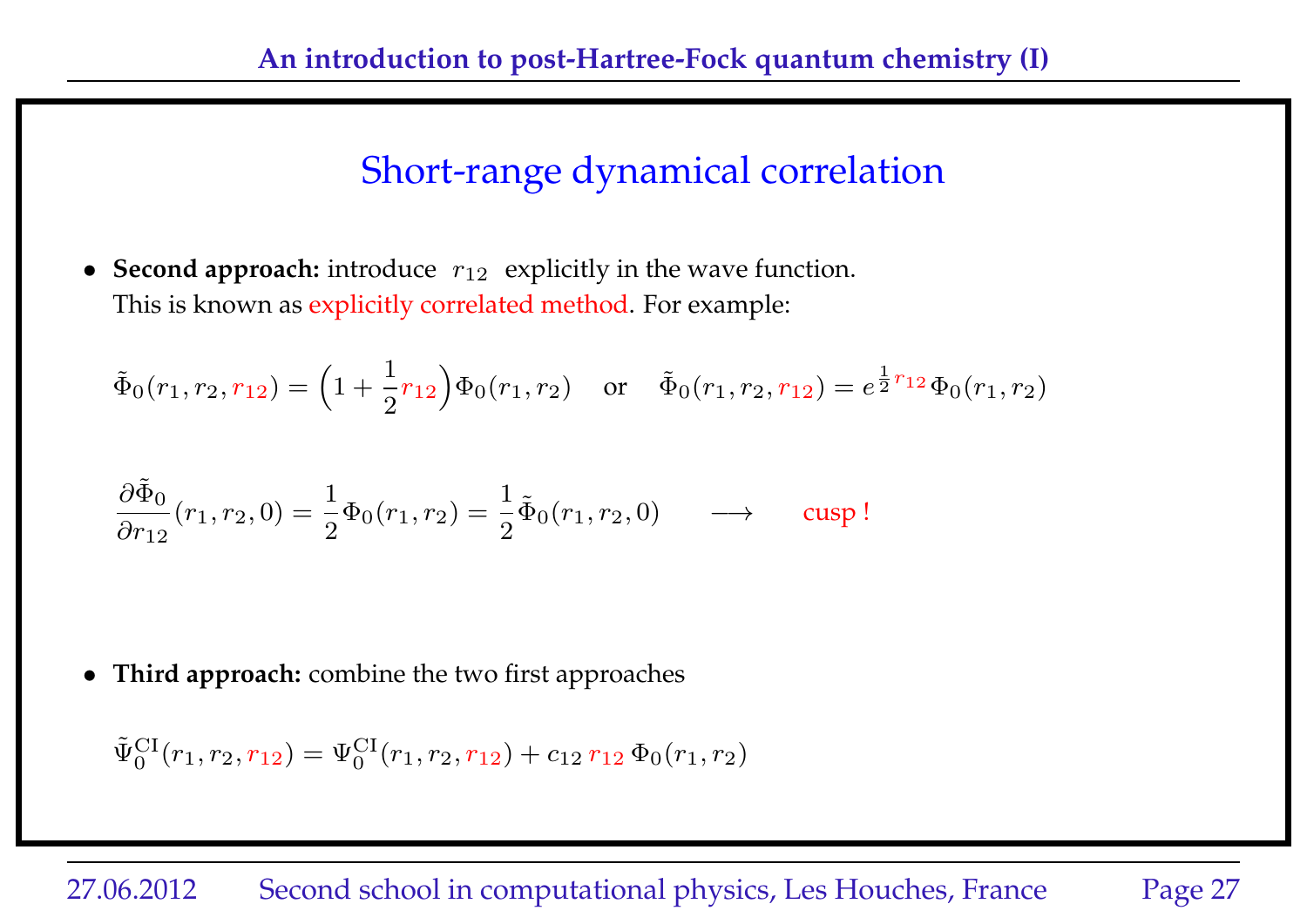#### **An introduction to post-Hartree-Fock quantum chemistry (I)**



The error in the electronic energy of the ground-state helium atom  $(E_h)$ . The error is plotted on a logarithmic scale as a function of the number of terms in the expansions.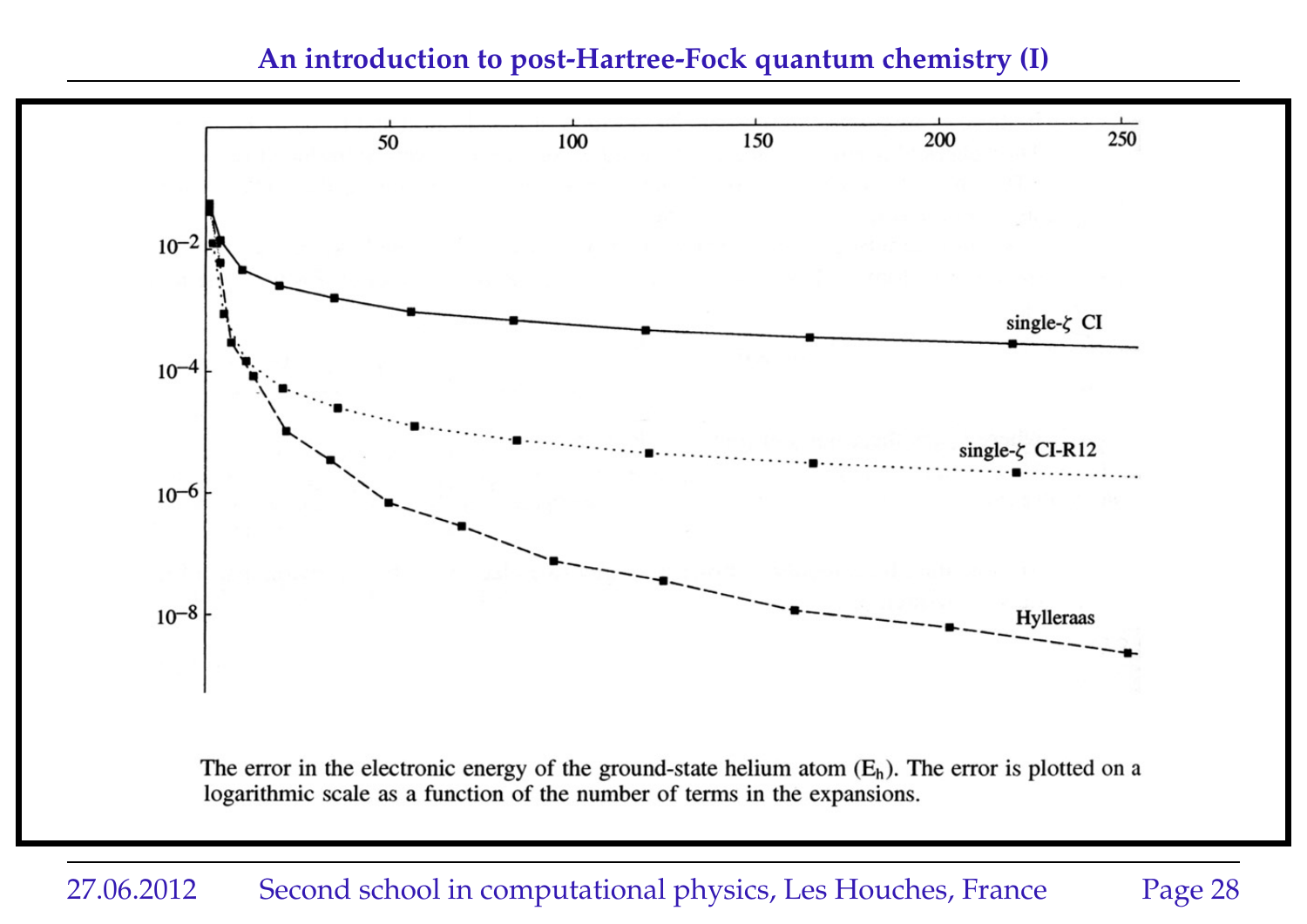- Expansion of the wave function in the basis of determinants based on the canonical doubly-occupied and unoccupied (virtual) HF orbitals.
- Those determinants are obtained when applying single, double, triple, quadruple, ... excitations to the HF determinant  $\Phi_0$ .

$$
|\Psi(\mathbf{C})\rangle = C_0|\Phi_0\rangle + \sum_S C_S|S\rangle + \sum_D C_D|D\rangle + \sum_T C_T|T\rangle + \sum_Q C_Q|Q\rangle + \dots = \sum_i C_i|i\rangle
$$

- If no truncation in the CI expansion (all excitations included)  $\longrightarrow$  Full CI (FCI)  $\longrightarrow$  exact for a given one-electron basis set
- Truncated CI models: CIS, CISD, CISDT, CISDTQ, ...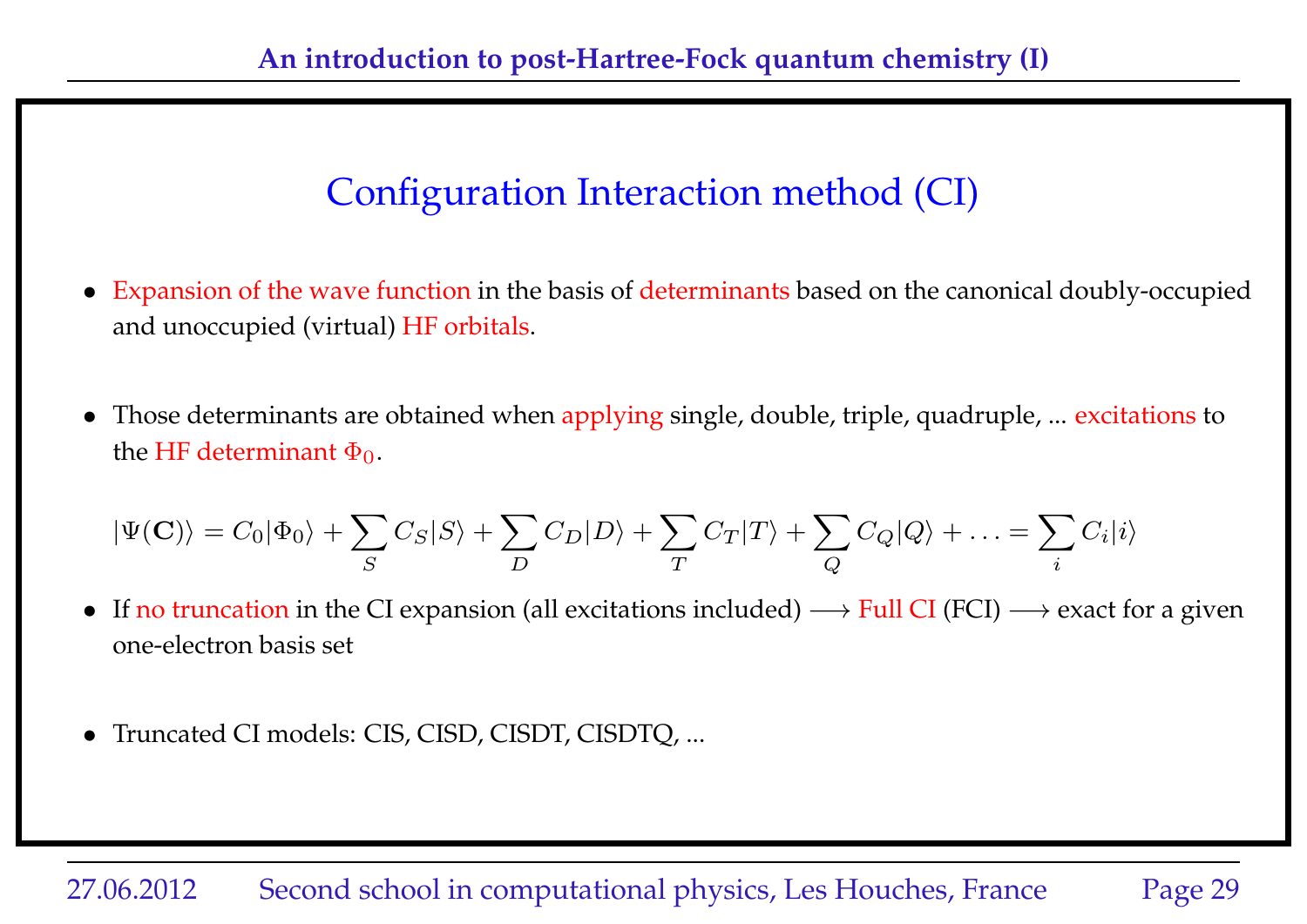• Iterative optimization of the CI coefficients  $C_i$ :

 $|\Psi(\mathbf{C}^{(0)})\rangle = |\Psi^{(0)}\rangle = \sum_{\alpha} \hat{p}^{\alpha\beta}$ i  $C_i^{(0)}$  $\langle i^{(0)}_i | i \rangle$  ← normalized starting CI wave function  $|\Psi(\bm{\delta})\rangle = % -\sum_{i=1}^N\left(\sum_{j=1}^N\delta_j\right)\left(\sum_{j=1}^N\delta_j\right)^2\left(\sum_{j=1}^N\delta_j\right)^2\left(\sum_{j=1}^N\delta_j\right)^2\left(\sum_{j=1}^N\delta_j\right)^2. \label{eq:psi_1}$  $|\Psi^{(0)}\rangle + \hat{Q}|\pmb{\delta}\rangle$  $\sqrt{1 + \langle \delta | \hat{Q} | \delta \rangle}$  $\longleftarrow$  convenient parametrization  $\delta =$  $\sqrt{ }$  $\overline{1}$  $\overline{\phantom{a}}$  $\overline{1}$  $\overline{\phantom{a}}$ . . .  $\delta_i$ . ׀  $\vert$  $\vert$  $\vert$  $\overline{1}$ 

$$
\hat{Q} = 1 - |\Psi^{(0)}\rangle\langle\Psi^{(0)}|, \qquad |\delta\rangle = \sum_{i} \delta_{i} |i\rangle, \qquad \langle\Psi^{(0)}|\hat{Q}|\delta\rangle = 0, \qquad \langle\Psi(\delta)|\Psi(\delta)\rangle = 1
$$

• CI energy expression:  $E(\delta) = \langle \Psi(\delta) | \hat{H} | \Psi(\delta) \rangle$ 

$$
= \frac{E(0)+2\pmb\delta^{\rm T}{\bf Q}{\bf H}{\bf C}^{(0)}+\pmb\delta^{\rm T}{\bf Q}{\bf H}{\bf Q}\pmb\delta}{1+\pmb\delta^{\rm T}{\bf Q}\pmb\delta}
$$

where  $\mathbf{H}_{ij} = \langle i|\hat{H}|j\rangle$  and  $\mathbf{Q} = 1 - \mathbf{C}^{(0)}\mathbf{C}^{(0)T}$ 

### 27.06.2012 Second school in computational physics, Les Houches, France Page 30

 $\overline{1}$ 

. .  $\overline{1}$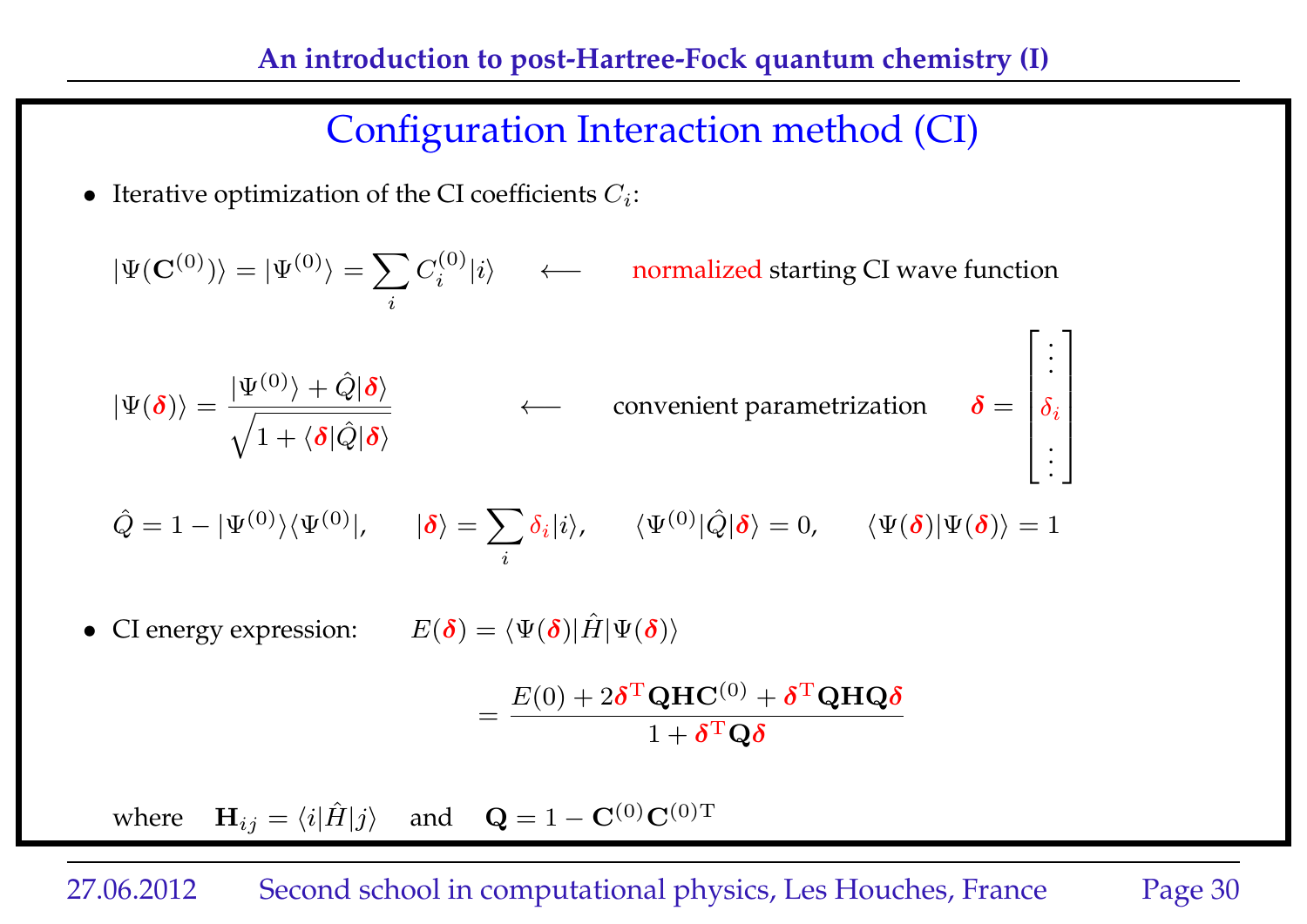• Variational condition:

$$
\frac{\delta^{[1]}_{\bm{\delta}_+}}{\delta\bm{\delta}_+} = \left.\frac{\partial E(\bm{\delta})}{\partial\bm{\delta}}\right|_{\bm{\delta}_+} = 0
$$

• Newton method:

$$
E(\delta) \approx E(0) + \delta^T E_0^{[1]} + \frac{1}{2} \delta^T E_0^{[2]} \delta \rightarrow E_{\delta_+}^{[1]} \approx E_0^{[1]} + E_0^{[2]} \delta_+ = 0 \rightarrow E_0^{[2]} \underbrace{\delta_+}_{\sim} = -E_0^{[1]}
$$

**EX4:** Show that the CI grandient and hessian can be expressed as **Newton step** 

$$
E_0^{[1]} = 2(\mathbf{H} - E(0))\mathbf{C}^{(0)} \text{ and } E_0^{[2]} = 2\mathbf{Q}(\mathbf{H} - E(0))\mathbf{Q}
$$

• Note that  $E_0^{[2]}$  $\int_0^{\lfloor 2 \rfloor}$  cannot be inverted since  $E$ [2]  $0^{[2]}$ **C** $^{(0)} = 0$ 

• We can choose 
$$
\delta_+
$$
 such that  $\mathbf{C}^{(0)T}\delta_+ = 0 \longrightarrow \underbrace{\begin{pmatrix} E_0^{[2]} + 2\alpha \mathbf{C}^{(0)} \mathbf{C}^{(0)T} \end{pmatrix}}_{G_0^{[2]}} \delta_+ = -E_0^{[1]}$   
where  $\alpha \neq 0$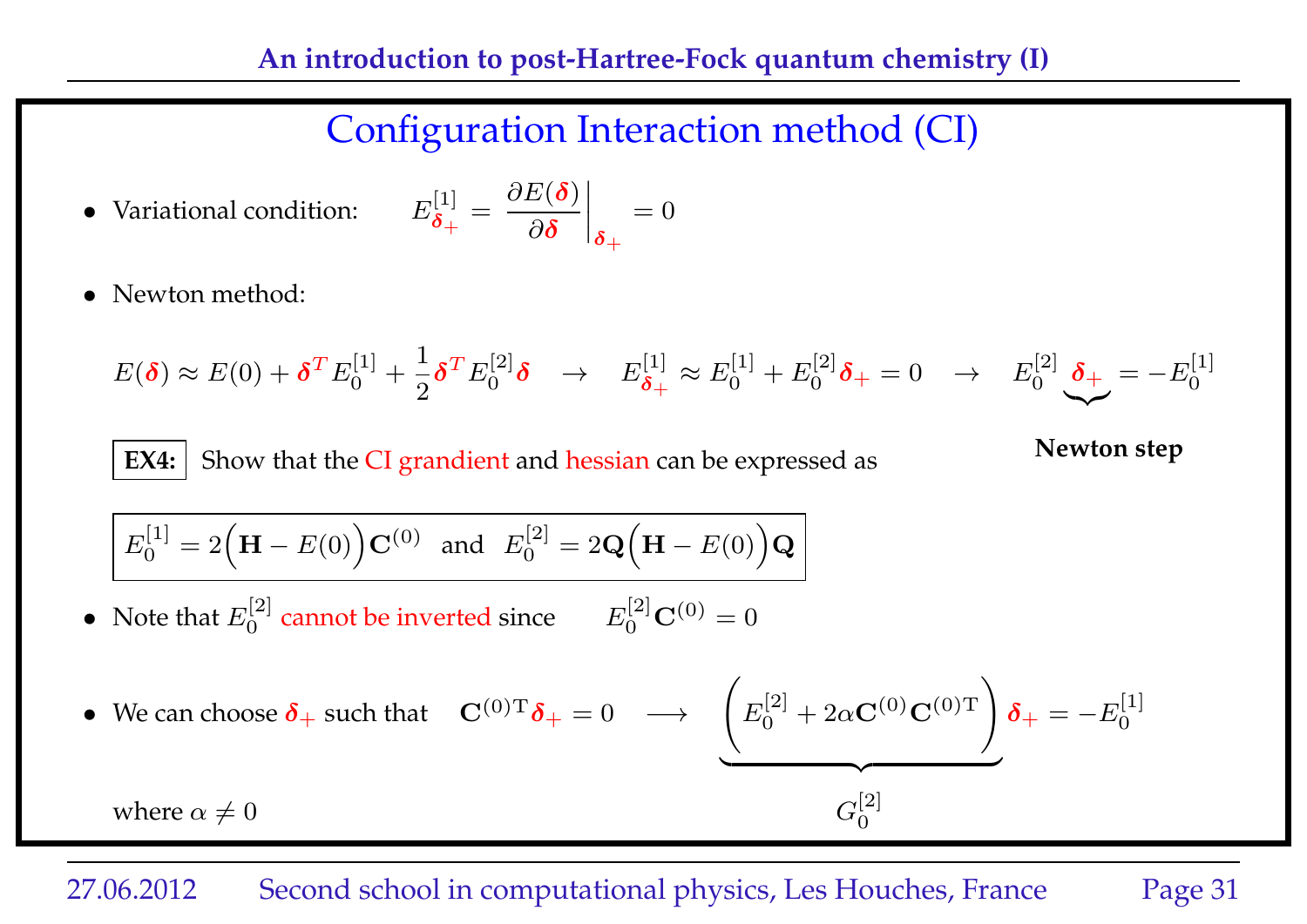After some algebra<sup>\*</sup> ... 
$$
\mathbf{\delta}_{+} = -\left(G_0^{[2]}\right)^{-1} E_0^{[1]} = -\mathbf{C}^{(0)} + \frac{\left(\mathbf{H} - E(0)\right)^{-1} \mathbf{C}^{(0)}}{\mathbf{C}^{(0)T} \left(\mathbf{H} - E(0)\right)^{-1} \mathbf{C}^{(0)}}
$$

which does not depend on  $\alpha$  since  $\quad {\bf C}^{(0)\rm T} E^{[1]}_0$  $\binom{1}{0} = 0$ 

• Update of the CI vector:

$$
\mathbf{C}^{(0)} \longrightarrow \mathbf{C}^{(0)} + \mathbf{Q} \delta_{+} = \boxed{\mathbf{C}^{(0)} + \delta_{+} = \frac{\left(\mathbf{H} - E(0)\right)^{-1} \mathbf{C}^{(0)}}{\mathbf{C}^{(0)} \mathbf{T} \left(\mathbf{H} - E(0)\right)^{-1} \mathbf{C}^{(0)}}}
$$

and then normalize.

- The CI calculation has converged when  $E_0^{[1]}$  $\mathbf{H} \mathbf{C}^{(0)} = E(0) \mathbf{C}^{(0)}$
- This procedure is also known as Rayleigh method.

∗ T. Helgaker, P. Jørgensen, and J. Olsen, Molecular Electronic- Structure Theory (Wiley, Chichester, 2004), pp. 544-545.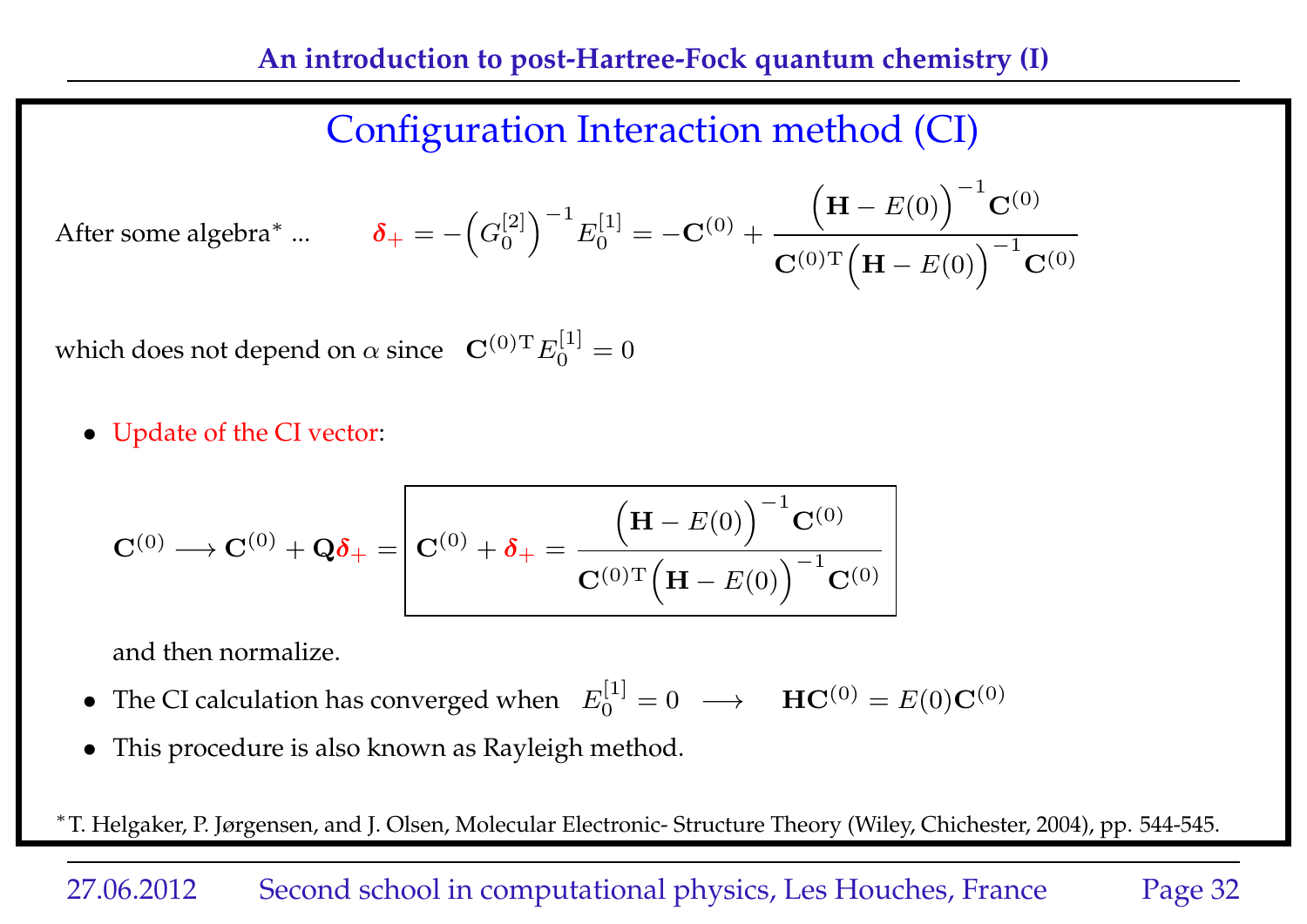• Size-consistency property of a method: multiplicatively separable wave function and additively separable energy that is  $E(1 + 2) = E(1) + E(2)$ 

where 1 and 2 denote two non-interacting monomers  $(\hat{H} = \hat{H}_1 + \hat{H}_2)$ .

- Example:  $H_2$  dimer in a minimal basis set
- For the monomer  $I (I = 1, 2)$ , the  $1 \sigma_{qI}$  and  $1 \sigma_{uI}$  orbitals only are considered.
- $\bullet$  Ground-state HF determinant for the monomer:  $_{1\sigma_{gI},\alpha}\hat{a}_{1\sigma_{gI},\beta}^{\dagger}|{\rm vac}\rangle$
- $\bullet$  Ground-state HF determinant for the dimer:  $(\Pi)$ 2  $I=1$  $\hat{a}^\dagger_{1\sigma_{gI},\alpha}\hat{a}^\dagger_{1\sigma_{gI},\beta}\Big)\vert \text{vac}\rangle$

 $E_{\text{HF}}(1+2) = \langle \Phi_0(1+2)|\hat{H}|\Phi_0(1+2)\rangle = \langle \Phi_0(1)|\hat{H}_1|\Phi_0(1)\rangle + \langle \Phi_0(2)|\hat{H}_2|\Phi_0(2)\rangle$ 

 $= E_{HF}(1) + E_{HF}(2) \qquad \leftarrow$  size-consistent !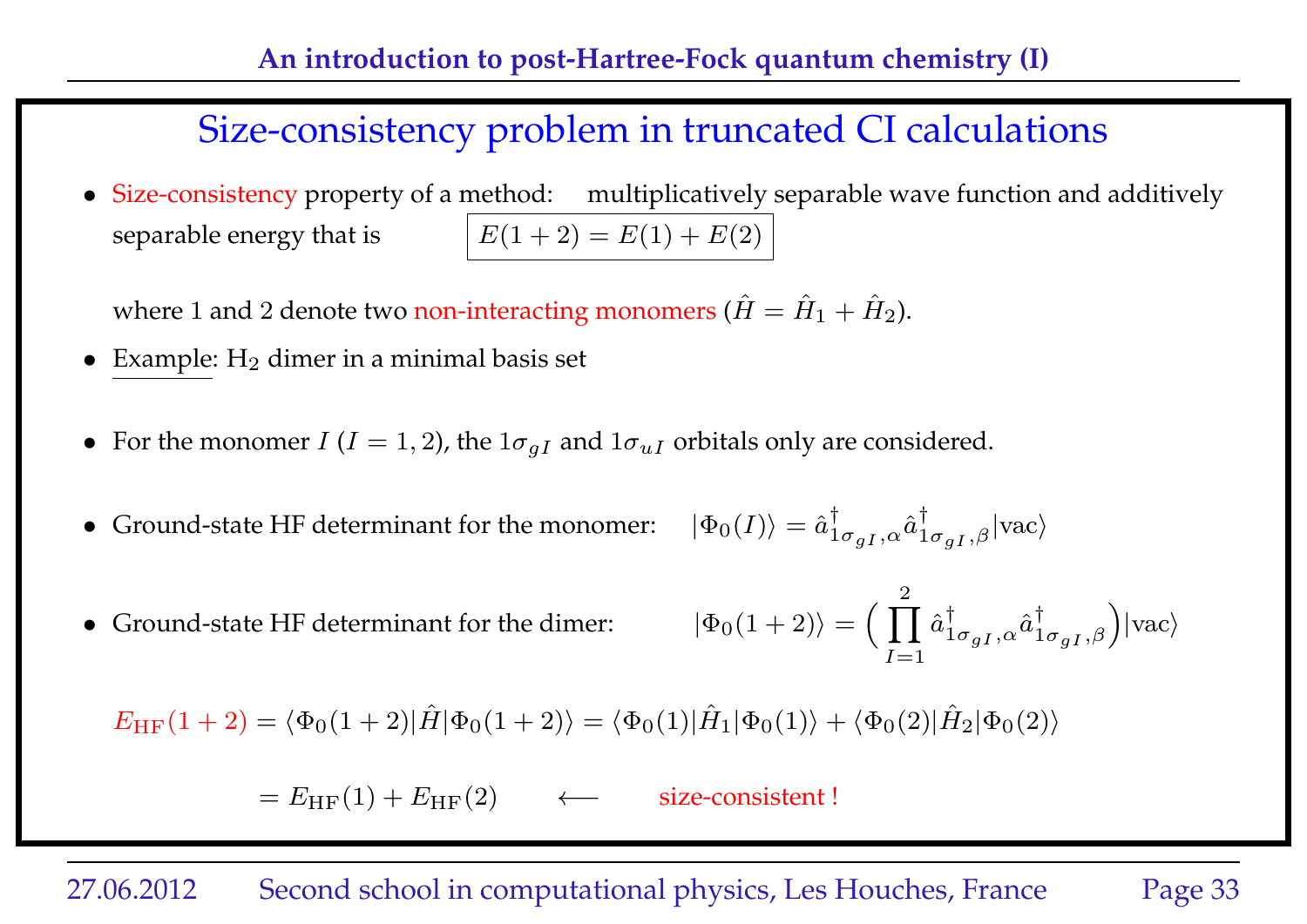• CID corresponds to FCI for the monomer:

$$
|\Psi^{\text{CID}}(I)\rangle = (1 + c\hat{D}_I)|\Phi_0(I)\rangle
$$
  
where  $\hat{D}_I = \hat{a}_{1\sigma_{uI},\alpha}^{\dagger} \hat{a}_{1\sigma_{uI},\beta}^{\dagger} \hat{a}_{1\sigma_{gI},\beta} \hat{a}_{1\sigma_{gI},\alpha} \longleftarrow$  double excitation on monomer *I*  

$$
\mathbf{H}^{\text{CID}}(I) - E_{\text{HF}}(I) = \begin{bmatrix} 0 & K \\ K & 2\Delta \end{bmatrix} \longrightarrow \begin{bmatrix} E^{\text{CID}}(I) = E_{\text{HF}}(I) + \Delta - \sqrt{\Delta^2 + K^2} \end{bmatrix}
$$

• CID is not FCI for the dimer:  $(1+c\hat{D}_1+c\hat{D}_2)|\Phi_0(1+2)\rangle$  $|\Psi^{\text{FCI}}(1+2)\rangle = (1 + c\hat{D}_1 + c\hat{D}_2 + c_{12}\hat{D}_1\hat{D}_2)|\Phi_0(1+2)\rangle$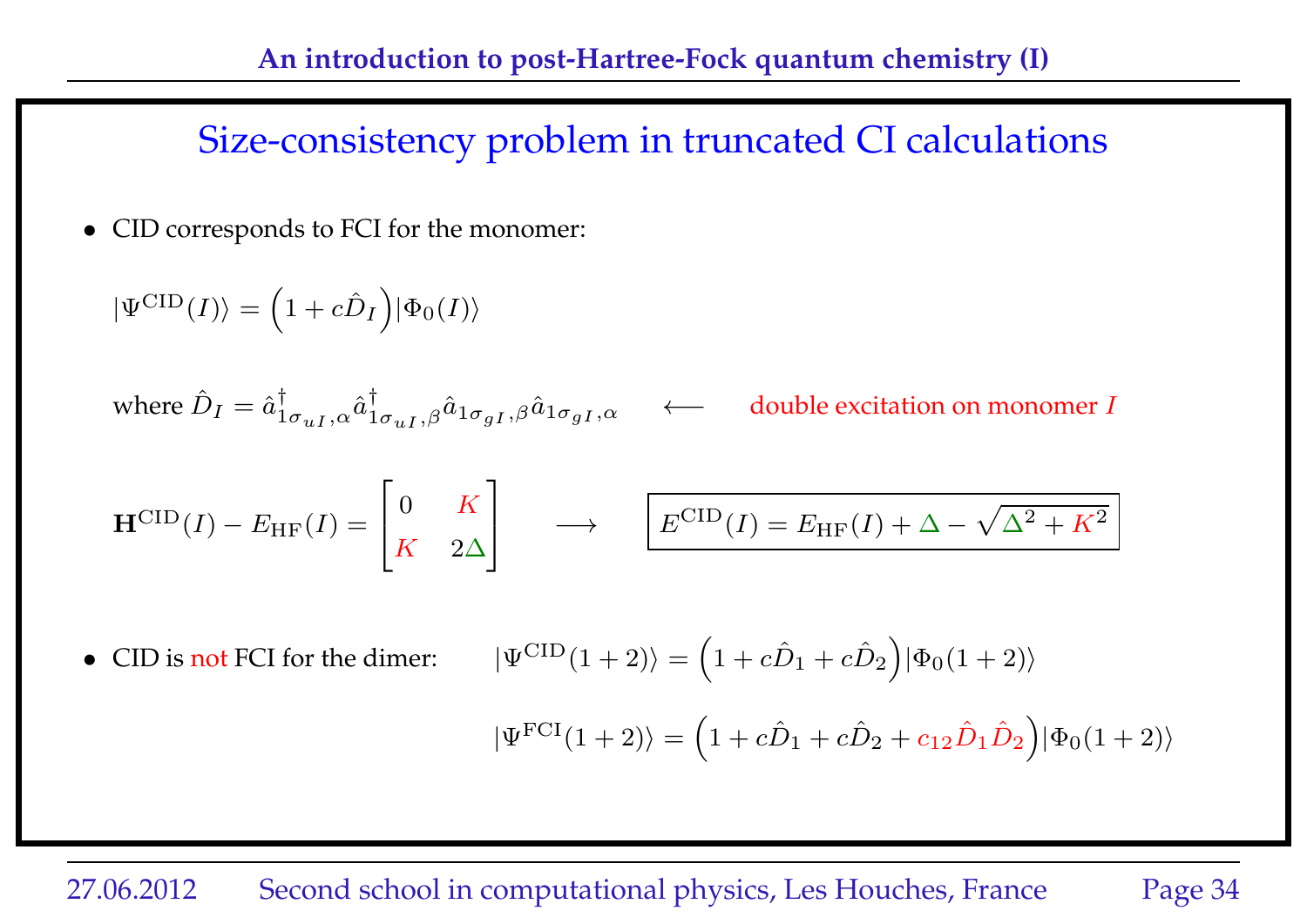**EX5:** Show that, for the dimer,

(i) the CID Hamiltonian matrix equals 
$$
\mathbf{H}^{\text{CID}}(1+2) - E_{\text{HF}}(1+2) = \begin{bmatrix} 0 & K & K \\ K & 2\Delta & 0 \\ K & 0 & 2\Delta \end{bmatrix}
$$

(ii) the FCI Hamiltonian matrix equals  $\mathbf{H}^{\text{FCI}}(1+2) - E_{\text{HF}}(1+2) =$  $\sqrt{ }$  $\perp$  $\overline{1}$  $\perp$  $\overline{1}$  $\perp$  $\overline{1}$  $0\quad K\quad K\quad 0$  $K$  2 $\Delta$  0 K  $K$  0 2 $\Delta$  K  $0\quad K\quad K\quad 4\Delta$ 1  $\overline{1}$  $\overline{1}$  $\overline{1}$  $\overline{1}$  $\mathbf{I}$  $\overline{1}$ 

(iii) CID is not size-consistent since

 $E^{\text{CID}}(1+2) = E_{\text{HF}}(1+2) + \Delta - \sqrt{\Delta^2 + 2K^2} \neq E^{\text{CID}}(1) + E^{\text{CID}}(2)$ 

(iv) FCI is size-consistent and  $c_{12}=c^2$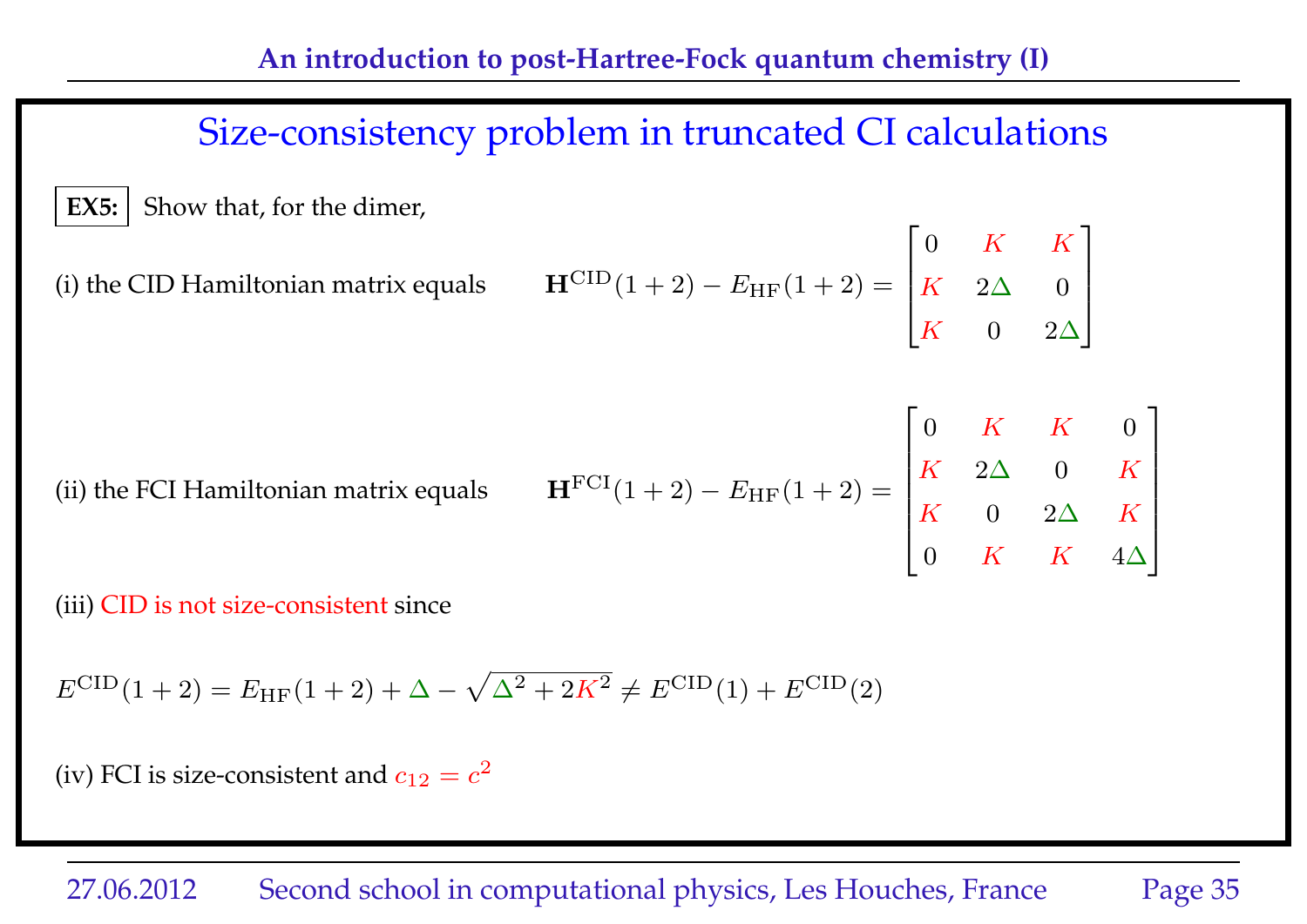• 
$$
E^{FCI}(1+2) - E^{CID}(1+2) = \Delta \left(1 + \sqrt{1 + 2\left(\frac{K}{\Delta}\right)^2} - 2\sqrt{1 + \left(\frac{K}{\Delta}\right)^2}\right)
$$
  
=  $\Delta \left(-\frac{1}{4}\left(\frac{K}{\Delta}\right)^4 + \dots\right)$ 

• FCI wave function written as a Coupled-Cluster wave function (exponential ansatz):

 $4\, \setminus \Delta$ 

$$
|\Psi^{\text{FCI}}(1+2)\rangle = (1 + c\hat{D}_1 + c\hat{D}_2 + c^2\hat{D}_1\hat{D}_2)|\Phi_0(1+2)\rangle
$$
  
=  $(1 + c\hat{D}_1)(1 + c\hat{D}_2)|\Phi_0(1+2)\rangle = e^{c\hat{D}_1}e^{c\hat{D}_2}|\Phi_0(1+2)\rangle$ 

 $|\Psi^{\text{FCI}}(1+2)\rangle = e^{c\hat{D}_1+c\hat{D}_2}|\Phi_0(1+2)\rangle$ 

CCD generates quadruple excitations, by means of the exponential, as products of double excitations and thus ensures size-consistency !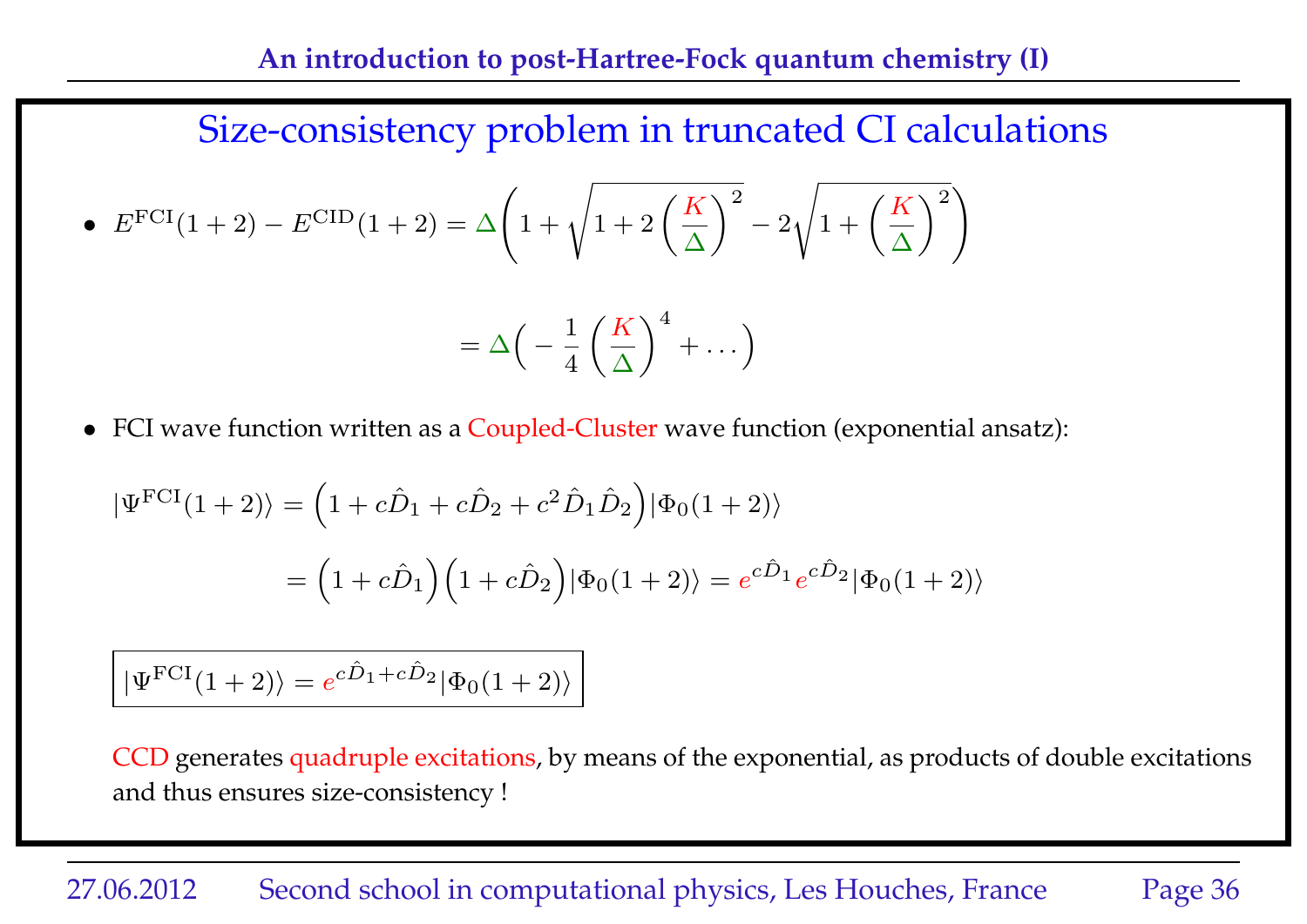# Coupled-Cluster model (CC)

- Note that the exponential used in CC enables to describe not only orbital rotations (single excitations) but also electron correlation.
- $\bullet$  Exponential ansatz in the general case:  $\hat{\tau}_{\ket{\Phi_0}}$  where

$$
\hat{\mathcal{T}} = \sum_{S} t_S \hat{S} + \sum_{D} t_D \hat{D} + \sum_{T} t_T \hat{T} + \sum_{Q} t_Q \hat{Q} + \dots = \sum_{\mu} t_{\mu} \hat{\tau}_{\mu}
$$

$$
\hat{\tau}_{\mu}|\Phi_0\rangle = |\mu\rangle \qquad \leftarrow \text{ excited determinant}
$$

$$
\mathbf{t} = \begin{bmatrix} \vdots \\ t_{\mu} \\ \vdots \end{bmatrix} \leftarrow \mathbf{CC} \text{ amplitudes to be optimized}
$$

• Truncated and approximate CC models: CCSD, CCSDT, CCSDTQ, CCSD(T), CC2, ...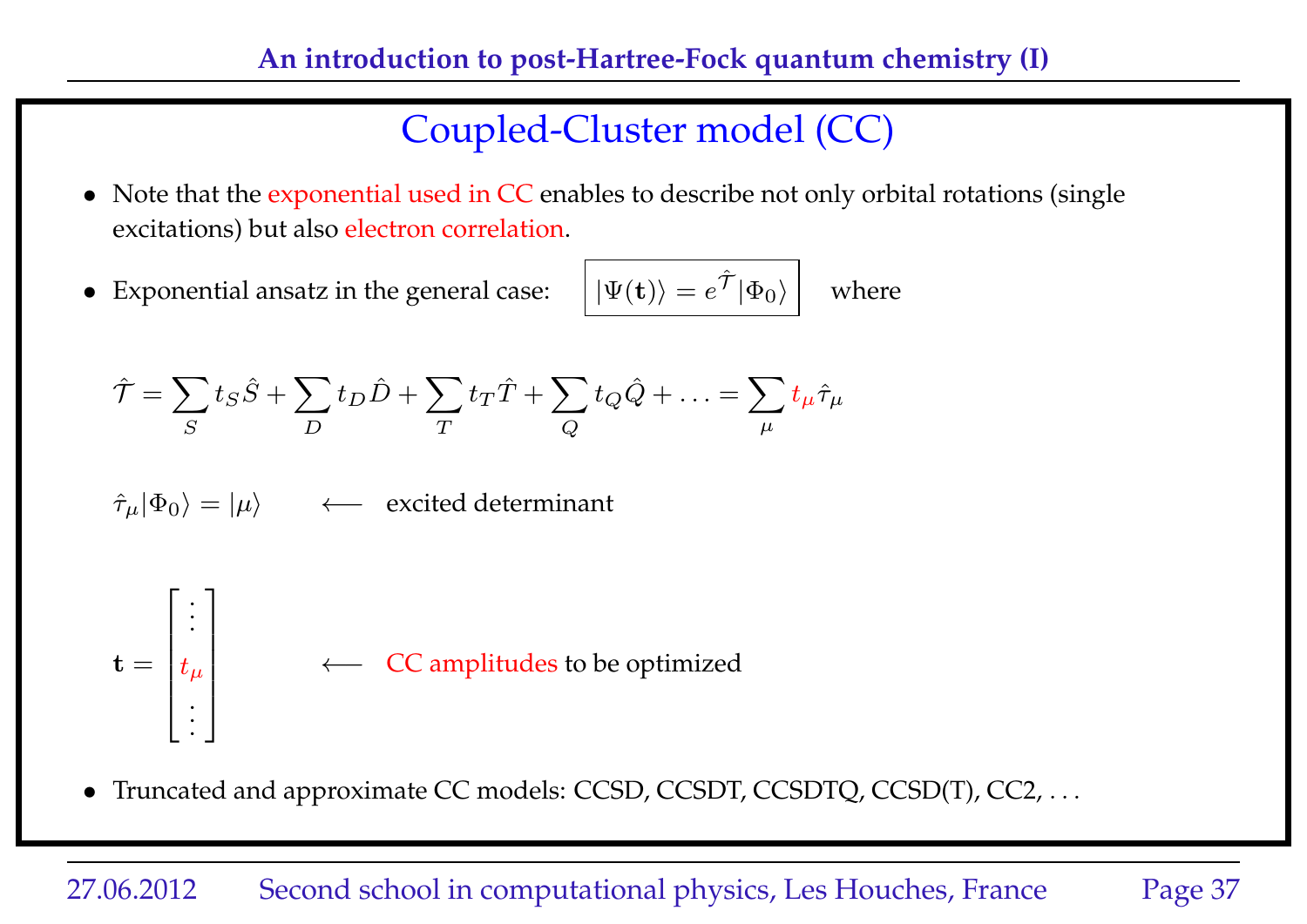# Coupled-Cluster model (CC)

• Variational optimization of the CC amplitudes not convenient

 $\langle \Psi({\bf t})|\hat{H}|\Psi({\bf t})\rangle$  $\langle \Psi({\bf t})|\Psi({\bf t})\rangle$ =  $\langle \Phi_0 | e^{\hat{\mathcal{T}}^\dagger} \hat{H} e^{\hat{\mathcal{T}}} | \Phi_0 \rangle$  $\langle \Phi_0 | e^{\hat{\mathcal{T}}^\dagger} e^{\hat{\mathcal{T}}} | \Phi_0 \rangle$  $\longleftarrow$  the BCH expansion cannot be used ( $\hat{\mathcal{T}}^{\dagger} \neq -\hat{\mathcal{T}}$ )

- Non-variational optimization:  $\hat{H}|\Psi(\mathbf{t})\rangle = E(\mathbf{t})|\Psi(\mathbf{t})\rangle \longrightarrow \hat{H}e^{\hat{\mathcal{T}}}|{\Phi_0}\rangle = E(\mathbf{t})e^{\hat{\mathcal{T}}}|{\Phi_0}\rangle$
- "Linked" formulation:  $e^{-\hat{\mathcal{T}}}\hat{H}e^{\hat{\mathcal{T}}}|\Phi_0\rangle = E(\mathbf{t})|\Phi_0\rangle$
- CC energy:  $E(\mathbf{t}) = \langle \Phi_0 | e^{-\hat{\mathcal{T}}} \hat{H} e^{\hat{\mathcal{T}}} | \Phi_0 \rangle = \langle \Phi_0 | \hat{H} e^{\hat{\mathcal{T}}} | \Phi_0 \rangle$

$$
E(\mathbf{t}) = \langle \Phi_0 | \hat{H} \left( 1 + \sum_D t_D \hat{D} + \frac{1}{2} \left( \sum_S t_S \hat{S} \right)^2 \right) | \Phi_0 \rangle
$$

• CC amplitudes:  $\langle \mu | e^{-\hat{\mathcal{T}}} \hat{H} e^{\hat{\mathcal{T}}} | \Phi_0 \rangle = 0 \iff$  the BCH expansion can be used (no terms beyond fourth order !)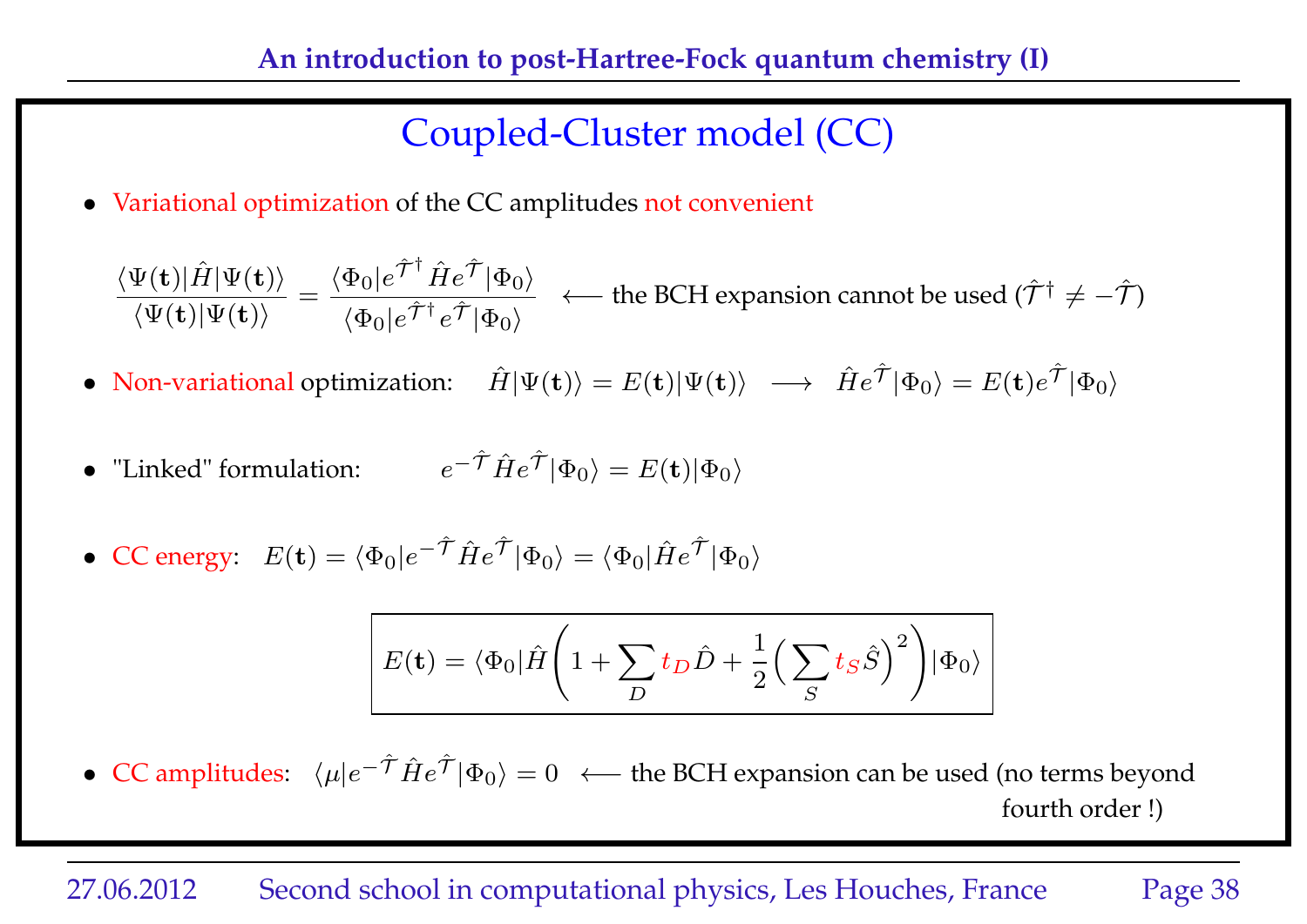

The error (with respect to FCI) in the total energy  $(E_h)$  of coupled-cluster wave functions (full line) and CI wave functions (dotted line) at different excitation levels for the water molecule at the equilibrium geometry in the cc-pVDZ basis.